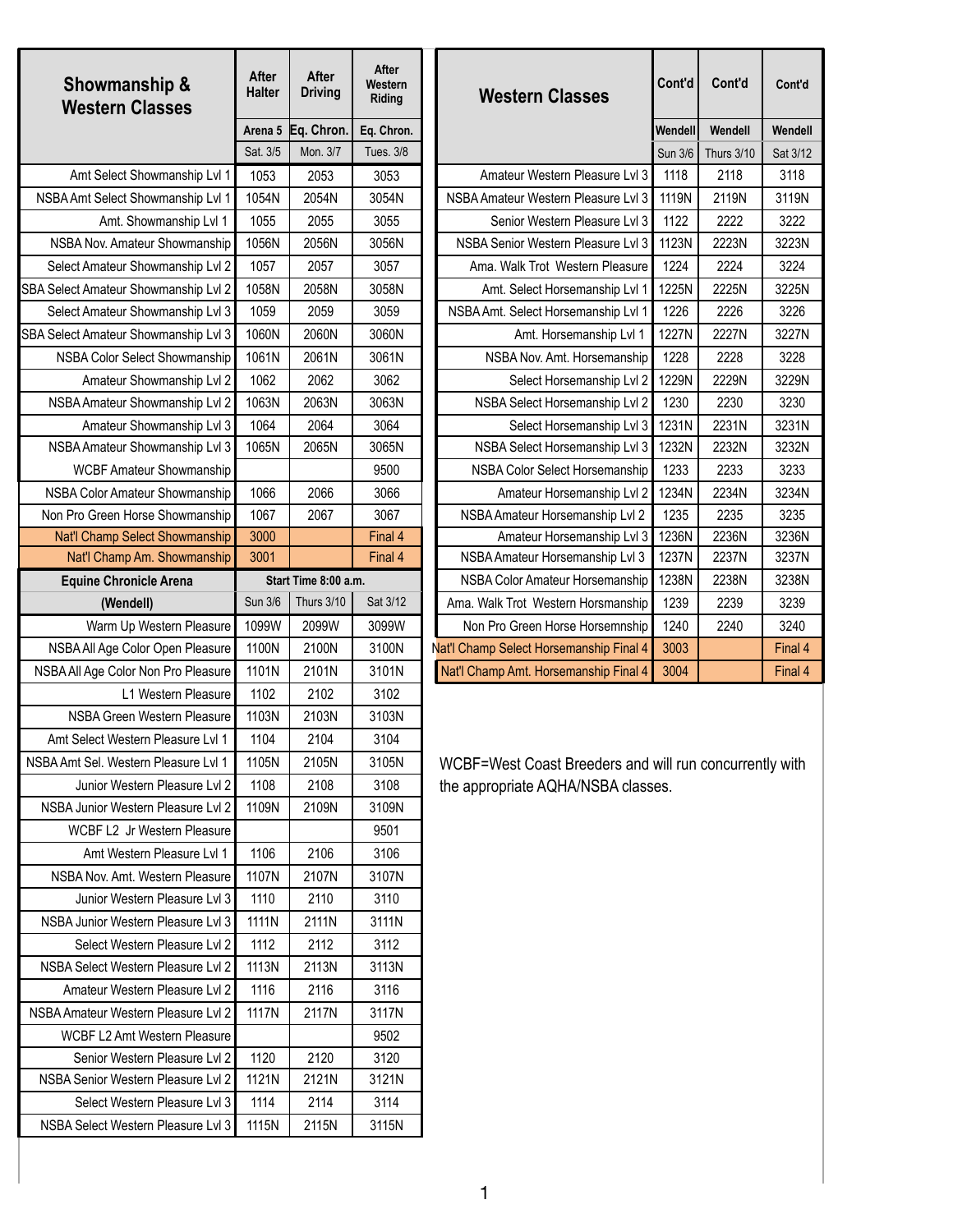| Thur 3/10<br>Sat 3/12<br>Fri 3/11<br>Sun 3/13<br>Youth Warm Up Western Pleasure<br>100<br>200<br>W/T 10 & U Showmanship (Non AQHA)<br>150<br>250<br>$\overline{201}$<br>101<br>151<br>251<br>W/T Youth Showmanship<br>102<br>202<br>W/T Youth Western Pleasure<br>152<br>252<br>11 & Under Showmanship (Non AQHA)<br>103<br>203<br>153<br>253<br>Youth Showmanship Lvl 1 (Novice)<br>104<br>204<br>254<br>Youth Western Pleasure Lvl 1 (Novice)<br>154<br>NSBA Nov. Youth Showmanship<br>205<br>105<br>13 & Under Showmanship<br>155<br>255<br>NSBA Nov. Youth Western Pleasure<br>106<br>206<br>156<br>256<br>13 & Under Western Pleasure<br>NSBA 13 & Under Showmanship<br>107<br>207<br>157<br>257<br>NSBA 13 & Under Western Pleasure<br>14-18 Showmanship<br>108<br>208<br>158<br>14-18 Western Pleasure<br>NSBA 14-18 Showmanship<br>258<br>109<br>209<br>NSBA 14-18 Western Pleasure<br>NSBA Color Youth Showmanship<br>159<br>259<br>110<br>210<br>Nat'l Champ Youth Showmanship<br>3002<br>Final 4<br>W/T 10 & U Horsemanship (Non AQHA)<br>111<br>211<br>W/T Youth Horsemanship<br>Youth Yearling Geldings<br>160<br>260<br>112<br>212<br>11 & Under Horsemanship (Non AQHA)<br>161<br>261<br>Youth 2 Yr Old Geldings<br>113<br>213<br>162<br>262<br>Youth Horsemanship Lvl 1 (Novice)<br>Youth 3 Yr Old Geldings<br>$\overline{114}$<br>214<br>163<br>263<br>NSBA Nov. Youth Horsemanship<br>Youth Aged Geldings<br>115<br>215<br>164<br>264<br>13 & Under Horsemanship<br>Youth Performance Halter Geldings<br>116<br>216<br>NSBA Youth Performance Halter Geldings<br>165<br>NSBA 13 & Under Horsemanship<br>265<br>117<br>217<br>14-18 Horsemanship Lvl 2<br>Youth Grand & Reserve Geldings<br>118<br>218<br>NSBA 14-18 Horsemanship Lvl 2<br>Youth Yearling Mares<br>168<br>268<br>219<br>119<br>169<br>269<br>14-18 Horsemanship Lvl 3<br>Youth 2 Yr Old Mares<br>120<br>220<br>NSBA 14-18 Horsemanship Lvl 3<br>Youth 3 Yr Old Mares<br>170<br>270<br>121<br>221<br>171<br>271<br>NSBA Color Youth Horsemanship<br>Youth Aged Mares<br>3005<br>Final 4<br>Youth Performance Halter Mares<br>172<br>272<br>Nat'l Champs Youth Horsemanship<br>122<br>222<br>Youth Western Riding Lvl 1 (Novice)<br>NSBA Youth Performance Halter Mares<br>173<br>273<br>123<br>223<br>NSBA Nov. Youth Western Riding<br>Youth Grand & Reserve Mares<br>124<br>224<br>176<br>276<br>13 & Under Western Riding<br>Youth Warm Up Hunter Under Saddle<br>125<br>225<br>177<br>NSBA 13 & Under Western Riding<br>W/T 10 & U Hunter Under Saddle (Non AQHA)<br>277<br>126<br>226<br>W/T Youth Hunter Under Saddle<br>278<br>14-18 Western Riding Lvl 2<br>178<br>127<br>227<br>NSBA 14-18 Under Western Riding Lvl 2<br>11 & Under Hunter Under Saddle (Non AQHA)<br>179<br>279<br>128<br>228<br>180<br>280<br>14-18 Under Western Riding Lvl 3<br>Youth Hunter Under Saddle Lvl 1 (Novice)<br>129<br>229<br>NSBA 14-18 Under Western Riding Lvl 3<br>281<br>NSBA Nov. Youth Hunter Under Saddle<br>181<br><b>CVMC(NH1)</b><br>Equidome<br>182<br>282<br><b>Ranch Riding</b><br>13 & Under Hunter Under Saddle<br>after YTH WCH<br>after YTH WCH<br>183<br>283<br>Sat 3/12<br>NSBA 13 & Under Hunter Under Saddle<br>Sun 3/13<br>Ranch on the Rail- W/T 10 & Under<br>300<br>184<br>284<br>14-18 Hunter Under Saddle<br>400<br>301<br>185<br>Ranch Riding- W/T 10 & Under<br>NSBA 14-18 Hunter Under Saddle<br>285<br>401<br>302<br>186<br>286<br>Ranch On The Rail-WT Youth (Non AQHA)<br>W/T 10 & U Hunt Seat Equ. (Non AQHA)<br>402<br>303<br>187<br>287<br>Ranch Riding-WT Youth (Non AQHA)<br>W/T Youth Hunt Seat Equitation<br>403<br>304<br>Ranch on the Rail- 11 & Under<br>11 & Under Hunt Seat Equ. (Non AQHA)<br>188<br>288<br>404<br>305<br>Youth Hunt Seat Equitation Lvl 1 (Novice)<br>Ranch Riding-11 & Under<br>189<br>289<br>405<br>306<br>Ranch on the Rail- 13 & Under<br>NSBA Nov. Youth Hunt Seat Equitation<br>190<br>290<br>406<br>307<br>Ranch Riding-13 & Under<br>407<br>191<br>291<br>13 & Under Hunt Seat Equitation<br>308<br>Ranch on the Rail - Level 1 Youth<br>408<br>192<br>292<br>NSBA 13 & Under Hunt Seat Equitation<br>309<br>293<br>Ranch Riding level 1 Youth<br>14-18 Hunt Seat Equitation<br>193<br>409<br>Ranch On The Rail-Youth 14-18<br>310<br>410<br>NSBA 14-18 Hunt Seat Equitation<br>194<br>294<br>311<br>411<br>195<br>295<br>Ranch Riding- Youth 14-18<br>NSBA Color Youth Hunt Seat Equitation<br>312<br>Ranch Trail- W/T 10 & Under (Non AQHA)<br>412<br>Nat'l Champ Youth Hunt Seat Equitation<br>3008<br>Final 4<br>Fri 3/11<br><b>Sun 3/13</b><br>313<br>413<br>Ranch Trail-WT Youth (Non AQHA)<br>Arena 3 (covered) Youth Trail<br>est 11 am open<br>est 11 am open<br>314<br>414<br>Ranch Trail -11 & Under (Non AQHA)<br>block<br>block<br>315<br>Ranch Trail -13 & Under (Non AQHA)<br>415<br>130<br>W/T 10 & U Trail (Non AQHA)<br>230<br>Ranch Trail - Level 1 Youth (Non AQHA)<br>316<br>416<br>W/T Youth Trail<br>131<br>231<br>317<br>Ranch Trail- Youth<br>417<br>132<br>232<br>11 & Under Trail (Non AQHA)<br>Youth Trail Lvl 1 (Novice)<br>133<br>233<br>NSBA Nov. Youth Trail<br>134<br>234<br>Class # 6000 Leadline will be held on Saturday,<br>135<br>13 & Under Trail<br>235<br>March 12th at 9:00 am in the Equidome<br>NSBA 13 & Under Trail<br>136<br>236<br>14-18 Trail Lvl 2<br>137<br>237<br>NSBA 14-18 Trail Lvl 2<br>238<br>138<br>Ranch On The Rail in not AQHA Approved<br>14-18 Trail Lvl 3<br>239<br>139<br>NSBA 14-18 Trail Lvl 3<br>140<br>240 | YOUTH CLASSES<br>Farnam Arena (Arena 4) | <b>Start</b><br>$8:00$ am | <b>Start</b><br>$8:00$ am | YOUTH CLASSES<br>Farnam Arena (Arena 4) | Start Time: 8:00 a.m. |  |
|----------------------------------------------------------------------------------------------------------------------------------------------------------------------------------------------------------------------------------------------------------------------------------------------------------------------------------------------------------------------------------------------------------------------------------------------------------------------------------------------------------------------------------------------------------------------------------------------------------------------------------------------------------------------------------------------------------------------------------------------------------------------------------------------------------------------------------------------------------------------------------------------------------------------------------------------------------------------------------------------------------------------------------------------------------------------------------------------------------------------------------------------------------------------------------------------------------------------------------------------------------------------------------------------------------------------------------------------------------------------------------------------------------------------------------------------------------------------------------------------------------------------------------------------------------------------------------------------------------------------------------------------------------------------------------------------------------------------------------------------------------------------------------------------------------------------------------------------------------------------------------------------------------------------------------------------------------------------------------------------------------------------------------------------------------------------------------------------------------------------------------------------------------------------------------------------------------------------------------------------------------------------------------------------------------------------------------------------------------------------------------------------------------------------------------------------------------------------------------------------------------------------------------------------------------------------------------------------------------------------------------------------------------------------------------------------------------------------------------------------------------------------------------------------------------------------------------------------------------------------------------------------------------------------------------------------------------------------------------------------------------------------------------------------------------------------------------------------------------------------------------------------------------------------------------------------------------------------------------------------------------------------------------------------------------------------------------------------------------------------------------------------------------------------------------------------------------------------------------------------------------------------------------------------------------------------------------------------------------------------------------------------------------------------------------------------------------------------------------------------------------------------------------------------------------------------------------------------------------------------------------------------------------------------------------------------------------------------------------------------------------------------------------------------------------------------------------------------------------------------------------------------------------------------------------------------------------------------------------------------------------------------------------------------------------------------------------------------------------------------------------------------------------------------------------------------------------------------------------------------------------------------------------------------------------------------------------------------------------------------------------------------------------------------------------------------------------------------------------------------------------------------------------------------------------------------------------------------------------------------------------------------------------------------------------------------------------------------------------------------------------------------------------------------------------------------------------------------------------------------------------------------------------------------------------------------------------------------------------------------------------------------------------------------------------------------------------------------------------------------------------------------------------------------------------------------------------------------------------------------------------------------------------|-----------------------------------------|---------------------------|---------------------------|-----------------------------------------|-----------------------|--|
|                                                                                                                                                                                                                                                                                                                                                                                                                                                                                                                                                                                                                                                                                                                                                                                                                                                                                                                                                                                                                                                                                                                                                                                                                                                                                                                                                                                                                                                                                                                                                                                                                                                                                                                                                                                                                                                                                                                                                                                                                                                                                                                                                                                                                                                                                                                                                                                                                                                                                                                                                                                                                                                                                                                                                                                                                                                                                                                                                                                                                                                                                                                                                                                                                                                                                                                                                                                                                                                                                                                                                                                                                                                                                                                                                                                                                                                                                                                                                                                                                                                                                                                                                                                                                                                                                                                                                                                                                                                                                                                                                                                                                                                                                                                                                                                                                                                                                                                                                                                                                                                                                                                                                                                                                                                                                                                                                                                                                                                                                                                                  |                                         |                           |                           |                                         |                       |  |
|                                                                                                                                                                                                                                                                                                                                                                                                                                                                                                                                                                                                                                                                                                                                                                                                                                                                                                                                                                                                                                                                                                                                                                                                                                                                                                                                                                                                                                                                                                                                                                                                                                                                                                                                                                                                                                                                                                                                                                                                                                                                                                                                                                                                                                                                                                                                                                                                                                                                                                                                                                                                                                                                                                                                                                                                                                                                                                                                                                                                                                                                                                                                                                                                                                                                                                                                                                                                                                                                                                                                                                                                                                                                                                                                                                                                                                                                                                                                                                                                                                                                                                                                                                                                                                                                                                                                                                                                                                                                                                                                                                                                                                                                                                                                                                                                                                                                                                                                                                                                                                                                                                                                                                                                                                                                                                                                                                                                                                                                                                                                  |                                         |                           |                           |                                         |                       |  |
|                                                                                                                                                                                                                                                                                                                                                                                                                                                                                                                                                                                                                                                                                                                                                                                                                                                                                                                                                                                                                                                                                                                                                                                                                                                                                                                                                                                                                                                                                                                                                                                                                                                                                                                                                                                                                                                                                                                                                                                                                                                                                                                                                                                                                                                                                                                                                                                                                                                                                                                                                                                                                                                                                                                                                                                                                                                                                                                                                                                                                                                                                                                                                                                                                                                                                                                                                                                                                                                                                                                                                                                                                                                                                                                                                                                                                                                                                                                                                                                                                                                                                                                                                                                                                                                                                                                                                                                                                                                                                                                                                                                                                                                                                                                                                                                                                                                                                                                                                                                                                                                                                                                                                                                                                                                                                                                                                                                                                                                                                                                                  | W/T 10 & U Western Pleasure (Non AQHA)  |                           |                           |                                         |                       |  |
|                                                                                                                                                                                                                                                                                                                                                                                                                                                                                                                                                                                                                                                                                                                                                                                                                                                                                                                                                                                                                                                                                                                                                                                                                                                                                                                                                                                                                                                                                                                                                                                                                                                                                                                                                                                                                                                                                                                                                                                                                                                                                                                                                                                                                                                                                                                                                                                                                                                                                                                                                                                                                                                                                                                                                                                                                                                                                                                                                                                                                                                                                                                                                                                                                                                                                                                                                                                                                                                                                                                                                                                                                                                                                                                                                                                                                                                                                                                                                                                                                                                                                                                                                                                                                                                                                                                                                                                                                                                                                                                                                                                                                                                                                                                                                                                                                                                                                                                                                                                                                                                                                                                                                                                                                                                                                                                                                                                                                                                                                                                                  |                                         |                           |                           |                                         |                       |  |
|                                                                                                                                                                                                                                                                                                                                                                                                                                                                                                                                                                                                                                                                                                                                                                                                                                                                                                                                                                                                                                                                                                                                                                                                                                                                                                                                                                                                                                                                                                                                                                                                                                                                                                                                                                                                                                                                                                                                                                                                                                                                                                                                                                                                                                                                                                                                                                                                                                                                                                                                                                                                                                                                                                                                                                                                                                                                                                                                                                                                                                                                                                                                                                                                                                                                                                                                                                                                                                                                                                                                                                                                                                                                                                                                                                                                                                                                                                                                                                                                                                                                                                                                                                                                                                                                                                                                                                                                                                                                                                                                                                                                                                                                                                                                                                                                                                                                                                                                                                                                                                                                                                                                                                                                                                                                                                                                                                                                                                                                                                                                  | 11 & Under Western Pleasure (Non AQHA)  |                           |                           |                                         |                       |  |
|                                                                                                                                                                                                                                                                                                                                                                                                                                                                                                                                                                                                                                                                                                                                                                                                                                                                                                                                                                                                                                                                                                                                                                                                                                                                                                                                                                                                                                                                                                                                                                                                                                                                                                                                                                                                                                                                                                                                                                                                                                                                                                                                                                                                                                                                                                                                                                                                                                                                                                                                                                                                                                                                                                                                                                                                                                                                                                                                                                                                                                                                                                                                                                                                                                                                                                                                                                                                                                                                                                                                                                                                                                                                                                                                                                                                                                                                                                                                                                                                                                                                                                                                                                                                                                                                                                                                                                                                                                                                                                                                                                                                                                                                                                                                                                                                                                                                                                                                                                                                                                                                                                                                                                                                                                                                                                                                                                                                                                                                                                                                  |                                         |                           |                           |                                         |                       |  |
|                                                                                                                                                                                                                                                                                                                                                                                                                                                                                                                                                                                                                                                                                                                                                                                                                                                                                                                                                                                                                                                                                                                                                                                                                                                                                                                                                                                                                                                                                                                                                                                                                                                                                                                                                                                                                                                                                                                                                                                                                                                                                                                                                                                                                                                                                                                                                                                                                                                                                                                                                                                                                                                                                                                                                                                                                                                                                                                                                                                                                                                                                                                                                                                                                                                                                                                                                                                                                                                                                                                                                                                                                                                                                                                                                                                                                                                                                                                                                                                                                                                                                                                                                                                                                                                                                                                                                                                                                                                                                                                                                                                                                                                                                                                                                                                                                                                                                                                                                                                                                                                                                                                                                                                                                                                                                                                                                                                                                                                                                                                                  |                                         |                           |                           |                                         |                       |  |
|                                                                                                                                                                                                                                                                                                                                                                                                                                                                                                                                                                                                                                                                                                                                                                                                                                                                                                                                                                                                                                                                                                                                                                                                                                                                                                                                                                                                                                                                                                                                                                                                                                                                                                                                                                                                                                                                                                                                                                                                                                                                                                                                                                                                                                                                                                                                                                                                                                                                                                                                                                                                                                                                                                                                                                                                                                                                                                                                                                                                                                                                                                                                                                                                                                                                                                                                                                                                                                                                                                                                                                                                                                                                                                                                                                                                                                                                                                                                                                                                                                                                                                                                                                                                                                                                                                                                                                                                                                                                                                                                                                                                                                                                                                                                                                                                                                                                                                                                                                                                                                                                                                                                                                                                                                                                                                                                                                                                                                                                                                                                  |                                         |                           |                           |                                         |                       |  |
|                                                                                                                                                                                                                                                                                                                                                                                                                                                                                                                                                                                                                                                                                                                                                                                                                                                                                                                                                                                                                                                                                                                                                                                                                                                                                                                                                                                                                                                                                                                                                                                                                                                                                                                                                                                                                                                                                                                                                                                                                                                                                                                                                                                                                                                                                                                                                                                                                                                                                                                                                                                                                                                                                                                                                                                                                                                                                                                                                                                                                                                                                                                                                                                                                                                                                                                                                                                                                                                                                                                                                                                                                                                                                                                                                                                                                                                                                                                                                                                                                                                                                                                                                                                                                                                                                                                                                                                                                                                                                                                                                                                                                                                                                                                                                                                                                                                                                                                                                                                                                                                                                                                                                                                                                                                                                                                                                                                                                                                                                                                                  |                                         |                           |                           |                                         |                       |  |
|                                                                                                                                                                                                                                                                                                                                                                                                                                                                                                                                                                                                                                                                                                                                                                                                                                                                                                                                                                                                                                                                                                                                                                                                                                                                                                                                                                                                                                                                                                                                                                                                                                                                                                                                                                                                                                                                                                                                                                                                                                                                                                                                                                                                                                                                                                                                                                                                                                                                                                                                                                                                                                                                                                                                                                                                                                                                                                                                                                                                                                                                                                                                                                                                                                                                                                                                                                                                                                                                                                                                                                                                                                                                                                                                                                                                                                                                                                                                                                                                                                                                                                                                                                                                                                                                                                                                                                                                                                                                                                                                                                                                                                                                                                                                                                                                                                                                                                                                                                                                                                                                                                                                                                                                                                                                                                                                                                                                                                                                                                                                  |                                         |                           |                           |                                         |                       |  |
|                                                                                                                                                                                                                                                                                                                                                                                                                                                                                                                                                                                                                                                                                                                                                                                                                                                                                                                                                                                                                                                                                                                                                                                                                                                                                                                                                                                                                                                                                                                                                                                                                                                                                                                                                                                                                                                                                                                                                                                                                                                                                                                                                                                                                                                                                                                                                                                                                                                                                                                                                                                                                                                                                                                                                                                                                                                                                                                                                                                                                                                                                                                                                                                                                                                                                                                                                                                                                                                                                                                                                                                                                                                                                                                                                                                                                                                                                                                                                                                                                                                                                                                                                                                                                                                                                                                                                                                                                                                                                                                                                                                                                                                                                                                                                                                                                                                                                                                                                                                                                                                                                                                                                                                                                                                                                                                                                                                                                                                                                                                                  |                                         |                           |                           |                                         |                       |  |
|                                                                                                                                                                                                                                                                                                                                                                                                                                                                                                                                                                                                                                                                                                                                                                                                                                                                                                                                                                                                                                                                                                                                                                                                                                                                                                                                                                                                                                                                                                                                                                                                                                                                                                                                                                                                                                                                                                                                                                                                                                                                                                                                                                                                                                                                                                                                                                                                                                                                                                                                                                                                                                                                                                                                                                                                                                                                                                                                                                                                                                                                                                                                                                                                                                                                                                                                                                                                                                                                                                                                                                                                                                                                                                                                                                                                                                                                                                                                                                                                                                                                                                                                                                                                                                                                                                                                                                                                                                                                                                                                                                                                                                                                                                                                                                                                                                                                                                                                                                                                                                                                                                                                                                                                                                                                                                                                                                                                                                                                                                                                  |                                         |                           |                           |                                         |                       |  |
|                                                                                                                                                                                                                                                                                                                                                                                                                                                                                                                                                                                                                                                                                                                                                                                                                                                                                                                                                                                                                                                                                                                                                                                                                                                                                                                                                                                                                                                                                                                                                                                                                                                                                                                                                                                                                                                                                                                                                                                                                                                                                                                                                                                                                                                                                                                                                                                                                                                                                                                                                                                                                                                                                                                                                                                                                                                                                                                                                                                                                                                                                                                                                                                                                                                                                                                                                                                                                                                                                                                                                                                                                                                                                                                                                                                                                                                                                                                                                                                                                                                                                                                                                                                                                                                                                                                                                                                                                                                                                                                                                                                                                                                                                                                                                                                                                                                                                                                                                                                                                                                                                                                                                                                                                                                                                                                                                                                                                                                                                                                                  |                                         |                           |                           |                                         |                       |  |
|                                                                                                                                                                                                                                                                                                                                                                                                                                                                                                                                                                                                                                                                                                                                                                                                                                                                                                                                                                                                                                                                                                                                                                                                                                                                                                                                                                                                                                                                                                                                                                                                                                                                                                                                                                                                                                                                                                                                                                                                                                                                                                                                                                                                                                                                                                                                                                                                                                                                                                                                                                                                                                                                                                                                                                                                                                                                                                                                                                                                                                                                                                                                                                                                                                                                                                                                                                                                                                                                                                                                                                                                                                                                                                                                                                                                                                                                                                                                                                                                                                                                                                                                                                                                                                                                                                                                                                                                                                                                                                                                                                                                                                                                                                                                                                                                                                                                                                                                                                                                                                                                                                                                                                                                                                                                                                                                                                                                                                                                                                                                  |                                         |                           |                           |                                         |                       |  |
|                                                                                                                                                                                                                                                                                                                                                                                                                                                                                                                                                                                                                                                                                                                                                                                                                                                                                                                                                                                                                                                                                                                                                                                                                                                                                                                                                                                                                                                                                                                                                                                                                                                                                                                                                                                                                                                                                                                                                                                                                                                                                                                                                                                                                                                                                                                                                                                                                                                                                                                                                                                                                                                                                                                                                                                                                                                                                                                                                                                                                                                                                                                                                                                                                                                                                                                                                                                                                                                                                                                                                                                                                                                                                                                                                                                                                                                                                                                                                                                                                                                                                                                                                                                                                                                                                                                                                                                                                                                                                                                                                                                                                                                                                                                                                                                                                                                                                                                                                                                                                                                                                                                                                                                                                                                                                                                                                                                                                                                                                                                                  |                                         |                           |                           |                                         |                       |  |
|                                                                                                                                                                                                                                                                                                                                                                                                                                                                                                                                                                                                                                                                                                                                                                                                                                                                                                                                                                                                                                                                                                                                                                                                                                                                                                                                                                                                                                                                                                                                                                                                                                                                                                                                                                                                                                                                                                                                                                                                                                                                                                                                                                                                                                                                                                                                                                                                                                                                                                                                                                                                                                                                                                                                                                                                                                                                                                                                                                                                                                                                                                                                                                                                                                                                                                                                                                                                                                                                                                                                                                                                                                                                                                                                                                                                                                                                                                                                                                                                                                                                                                                                                                                                                                                                                                                                                                                                                                                                                                                                                                                                                                                                                                                                                                                                                                                                                                                                                                                                                                                                                                                                                                                                                                                                                                                                                                                                                                                                                                                                  |                                         |                           |                           |                                         |                       |  |
|                                                                                                                                                                                                                                                                                                                                                                                                                                                                                                                                                                                                                                                                                                                                                                                                                                                                                                                                                                                                                                                                                                                                                                                                                                                                                                                                                                                                                                                                                                                                                                                                                                                                                                                                                                                                                                                                                                                                                                                                                                                                                                                                                                                                                                                                                                                                                                                                                                                                                                                                                                                                                                                                                                                                                                                                                                                                                                                                                                                                                                                                                                                                                                                                                                                                                                                                                                                                                                                                                                                                                                                                                                                                                                                                                                                                                                                                                                                                                                                                                                                                                                                                                                                                                                                                                                                                                                                                                                                                                                                                                                                                                                                                                                                                                                                                                                                                                                                                                                                                                                                                                                                                                                                                                                                                                                                                                                                                                                                                                                                                  |                                         |                           |                           |                                         |                       |  |
|                                                                                                                                                                                                                                                                                                                                                                                                                                                                                                                                                                                                                                                                                                                                                                                                                                                                                                                                                                                                                                                                                                                                                                                                                                                                                                                                                                                                                                                                                                                                                                                                                                                                                                                                                                                                                                                                                                                                                                                                                                                                                                                                                                                                                                                                                                                                                                                                                                                                                                                                                                                                                                                                                                                                                                                                                                                                                                                                                                                                                                                                                                                                                                                                                                                                                                                                                                                                                                                                                                                                                                                                                                                                                                                                                                                                                                                                                                                                                                                                                                                                                                                                                                                                                                                                                                                                                                                                                                                                                                                                                                                                                                                                                                                                                                                                                                                                                                                                                                                                                                                                                                                                                                                                                                                                                                                                                                                                                                                                                                                                  |                                         |                           |                           |                                         |                       |  |
|                                                                                                                                                                                                                                                                                                                                                                                                                                                                                                                                                                                                                                                                                                                                                                                                                                                                                                                                                                                                                                                                                                                                                                                                                                                                                                                                                                                                                                                                                                                                                                                                                                                                                                                                                                                                                                                                                                                                                                                                                                                                                                                                                                                                                                                                                                                                                                                                                                                                                                                                                                                                                                                                                                                                                                                                                                                                                                                                                                                                                                                                                                                                                                                                                                                                                                                                                                                                                                                                                                                                                                                                                                                                                                                                                                                                                                                                                                                                                                                                                                                                                                                                                                                                                                                                                                                                                                                                                                                                                                                                                                                                                                                                                                                                                                                                                                                                                                                                                                                                                                                                                                                                                                                                                                                                                                                                                                                                                                                                                                                                  |                                         |                           |                           |                                         |                       |  |
|                                                                                                                                                                                                                                                                                                                                                                                                                                                                                                                                                                                                                                                                                                                                                                                                                                                                                                                                                                                                                                                                                                                                                                                                                                                                                                                                                                                                                                                                                                                                                                                                                                                                                                                                                                                                                                                                                                                                                                                                                                                                                                                                                                                                                                                                                                                                                                                                                                                                                                                                                                                                                                                                                                                                                                                                                                                                                                                                                                                                                                                                                                                                                                                                                                                                                                                                                                                                                                                                                                                                                                                                                                                                                                                                                                                                                                                                                                                                                                                                                                                                                                                                                                                                                                                                                                                                                                                                                                                                                                                                                                                                                                                                                                                                                                                                                                                                                                                                                                                                                                                                                                                                                                                                                                                                                                                                                                                                                                                                                                                                  |                                         |                           |                           |                                         |                       |  |
|                                                                                                                                                                                                                                                                                                                                                                                                                                                                                                                                                                                                                                                                                                                                                                                                                                                                                                                                                                                                                                                                                                                                                                                                                                                                                                                                                                                                                                                                                                                                                                                                                                                                                                                                                                                                                                                                                                                                                                                                                                                                                                                                                                                                                                                                                                                                                                                                                                                                                                                                                                                                                                                                                                                                                                                                                                                                                                                                                                                                                                                                                                                                                                                                                                                                                                                                                                                                                                                                                                                                                                                                                                                                                                                                                                                                                                                                                                                                                                                                                                                                                                                                                                                                                                                                                                                                                                                                                                                                                                                                                                                                                                                                                                                                                                                                                                                                                                                                                                                                                                                                                                                                                                                                                                                                                                                                                                                                                                                                                                                                  |                                         |                           |                           |                                         |                       |  |
|                                                                                                                                                                                                                                                                                                                                                                                                                                                                                                                                                                                                                                                                                                                                                                                                                                                                                                                                                                                                                                                                                                                                                                                                                                                                                                                                                                                                                                                                                                                                                                                                                                                                                                                                                                                                                                                                                                                                                                                                                                                                                                                                                                                                                                                                                                                                                                                                                                                                                                                                                                                                                                                                                                                                                                                                                                                                                                                                                                                                                                                                                                                                                                                                                                                                                                                                                                                                                                                                                                                                                                                                                                                                                                                                                                                                                                                                                                                                                                                                                                                                                                                                                                                                                                                                                                                                                                                                                                                                                                                                                                                                                                                                                                                                                                                                                                                                                                                                                                                                                                                                                                                                                                                                                                                                                                                                                                                                                                                                                                                                  |                                         |                           |                           |                                         |                       |  |
|                                                                                                                                                                                                                                                                                                                                                                                                                                                                                                                                                                                                                                                                                                                                                                                                                                                                                                                                                                                                                                                                                                                                                                                                                                                                                                                                                                                                                                                                                                                                                                                                                                                                                                                                                                                                                                                                                                                                                                                                                                                                                                                                                                                                                                                                                                                                                                                                                                                                                                                                                                                                                                                                                                                                                                                                                                                                                                                                                                                                                                                                                                                                                                                                                                                                                                                                                                                                                                                                                                                                                                                                                                                                                                                                                                                                                                                                                                                                                                                                                                                                                                                                                                                                                                                                                                                                                                                                                                                                                                                                                                                                                                                                                                                                                                                                                                                                                                                                                                                                                                                                                                                                                                                                                                                                                                                                                                                                                                                                                                                                  |                                         |                           |                           |                                         |                       |  |
|                                                                                                                                                                                                                                                                                                                                                                                                                                                                                                                                                                                                                                                                                                                                                                                                                                                                                                                                                                                                                                                                                                                                                                                                                                                                                                                                                                                                                                                                                                                                                                                                                                                                                                                                                                                                                                                                                                                                                                                                                                                                                                                                                                                                                                                                                                                                                                                                                                                                                                                                                                                                                                                                                                                                                                                                                                                                                                                                                                                                                                                                                                                                                                                                                                                                                                                                                                                                                                                                                                                                                                                                                                                                                                                                                                                                                                                                                                                                                                                                                                                                                                                                                                                                                                                                                                                                                                                                                                                                                                                                                                                                                                                                                                                                                                                                                                                                                                                                                                                                                                                                                                                                                                                                                                                                                                                                                                                                                                                                                                                                  |                                         |                           |                           |                                         |                       |  |
|                                                                                                                                                                                                                                                                                                                                                                                                                                                                                                                                                                                                                                                                                                                                                                                                                                                                                                                                                                                                                                                                                                                                                                                                                                                                                                                                                                                                                                                                                                                                                                                                                                                                                                                                                                                                                                                                                                                                                                                                                                                                                                                                                                                                                                                                                                                                                                                                                                                                                                                                                                                                                                                                                                                                                                                                                                                                                                                                                                                                                                                                                                                                                                                                                                                                                                                                                                                                                                                                                                                                                                                                                                                                                                                                                                                                                                                                                                                                                                                                                                                                                                                                                                                                                                                                                                                                                                                                                                                                                                                                                                                                                                                                                                                                                                                                                                                                                                                                                                                                                                                                                                                                                                                                                                                                                                                                                                                                                                                                                                                                  |                                         |                           |                           |                                         |                       |  |
|                                                                                                                                                                                                                                                                                                                                                                                                                                                                                                                                                                                                                                                                                                                                                                                                                                                                                                                                                                                                                                                                                                                                                                                                                                                                                                                                                                                                                                                                                                                                                                                                                                                                                                                                                                                                                                                                                                                                                                                                                                                                                                                                                                                                                                                                                                                                                                                                                                                                                                                                                                                                                                                                                                                                                                                                                                                                                                                                                                                                                                                                                                                                                                                                                                                                                                                                                                                                                                                                                                                                                                                                                                                                                                                                                                                                                                                                                                                                                                                                                                                                                                                                                                                                                                                                                                                                                                                                                                                                                                                                                                                                                                                                                                                                                                                                                                                                                                                                                                                                                                                                                                                                                                                                                                                                                                                                                                                                                                                                                                                                  |                                         |                           |                           |                                         |                       |  |
|                                                                                                                                                                                                                                                                                                                                                                                                                                                                                                                                                                                                                                                                                                                                                                                                                                                                                                                                                                                                                                                                                                                                                                                                                                                                                                                                                                                                                                                                                                                                                                                                                                                                                                                                                                                                                                                                                                                                                                                                                                                                                                                                                                                                                                                                                                                                                                                                                                                                                                                                                                                                                                                                                                                                                                                                                                                                                                                                                                                                                                                                                                                                                                                                                                                                                                                                                                                                                                                                                                                                                                                                                                                                                                                                                                                                                                                                                                                                                                                                                                                                                                                                                                                                                                                                                                                                                                                                                                                                                                                                                                                                                                                                                                                                                                                                                                                                                                                                                                                                                                                                                                                                                                                                                                                                                                                                                                                                                                                                                                                                  |                                         |                           |                           |                                         |                       |  |
|                                                                                                                                                                                                                                                                                                                                                                                                                                                                                                                                                                                                                                                                                                                                                                                                                                                                                                                                                                                                                                                                                                                                                                                                                                                                                                                                                                                                                                                                                                                                                                                                                                                                                                                                                                                                                                                                                                                                                                                                                                                                                                                                                                                                                                                                                                                                                                                                                                                                                                                                                                                                                                                                                                                                                                                                                                                                                                                                                                                                                                                                                                                                                                                                                                                                                                                                                                                                                                                                                                                                                                                                                                                                                                                                                                                                                                                                                                                                                                                                                                                                                                                                                                                                                                                                                                                                                                                                                                                                                                                                                                                                                                                                                                                                                                                                                                                                                                                                                                                                                                                                                                                                                                                                                                                                                                                                                                                                                                                                                                                                  |                                         |                           |                           |                                         |                       |  |
|                                                                                                                                                                                                                                                                                                                                                                                                                                                                                                                                                                                                                                                                                                                                                                                                                                                                                                                                                                                                                                                                                                                                                                                                                                                                                                                                                                                                                                                                                                                                                                                                                                                                                                                                                                                                                                                                                                                                                                                                                                                                                                                                                                                                                                                                                                                                                                                                                                                                                                                                                                                                                                                                                                                                                                                                                                                                                                                                                                                                                                                                                                                                                                                                                                                                                                                                                                                                                                                                                                                                                                                                                                                                                                                                                                                                                                                                                                                                                                                                                                                                                                                                                                                                                                                                                                                                                                                                                                                                                                                                                                                                                                                                                                                                                                                                                                                                                                                                                                                                                                                                                                                                                                                                                                                                                                                                                                                                                                                                                                                                  |                                         |                           |                           |                                         |                       |  |
|                                                                                                                                                                                                                                                                                                                                                                                                                                                                                                                                                                                                                                                                                                                                                                                                                                                                                                                                                                                                                                                                                                                                                                                                                                                                                                                                                                                                                                                                                                                                                                                                                                                                                                                                                                                                                                                                                                                                                                                                                                                                                                                                                                                                                                                                                                                                                                                                                                                                                                                                                                                                                                                                                                                                                                                                                                                                                                                                                                                                                                                                                                                                                                                                                                                                                                                                                                                                                                                                                                                                                                                                                                                                                                                                                                                                                                                                                                                                                                                                                                                                                                                                                                                                                                                                                                                                                                                                                                                                                                                                                                                                                                                                                                                                                                                                                                                                                                                                                                                                                                                                                                                                                                                                                                                                                                                                                                                                                                                                                                                                  |                                         |                           |                           |                                         |                       |  |
|                                                                                                                                                                                                                                                                                                                                                                                                                                                                                                                                                                                                                                                                                                                                                                                                                                                                                                                                                                                                                                                                                                                                                                                                                                                                                                                                                                                                                                                                                                                                                                                                                                                                                                                                                                                                                                                                                                                                                                                                                                                                                                                                                                                                                                                                                                                                                                                                                                                                                                                                                                                                                                                                                                                                                                                                                                                                                                                                                                                                                                                                                                                                                                                                                                                                                                                                                                                                                                                                                                                                                                                                                                                                                                                                                                                                                                                                                                                                                                                                                                                                                                                                                                                                                                                                                                                                                                                                                                                                                                                                                                                                                                                                                                                                                                                                                                                                                                                                                                                                                                                                                                                                                                                                                                                                                                                                                                                                                                                                                                                                  |                                         |                           |                           |                                         |                       |  |
|                                                                                                                                                                                                                                                                                                                                                                                                                                                                                                                                                                                                                                                                                                                                                                                                                                                                                                                                                                                                                                                                                                                                                                                                                                                                                                                                                                                                                                                                                                                                                                                                                                                                                                                                                                                                                                                                                                                                                                                                                                                                                                                                                                                                                                                                                                                                                                                                                                                                                                                                                                                                                                                                                                                                                                                                                                                                                                                                                                                                                                                                                                                                                                                                                                                                                                                                                                                                                                                                                                                                                                                                                                                                                                                                                                                                                                                                                                                                                                                                                                                                                                                                                                                                                                                                                                                                                                                                                                                                                                                                                                                                                                                                                                                                                                                                                                                                                                                                                                                                                                                                                                                                                                                                                                                                                                                                                                                                                                                                                                                                  |                                         |                           |                           |                                         |                       |  |
|                                                                                                                                                                                                                                                                                                                                                                                                                                                                                                                                                                                                                                                                                                                                                                                                                                                                                                                                                                                                                                                                                                                                                                                                                                                                                                                                                                                                                                                                                                                                                                                                                                                                                                                                                                                                                                                                                                                                                                                                                                                                                                                                                                                                                                                                                                                                                                                                                                                                                                                                                                                                                                                                                                                                                                                                                                                                                                                                                                                                                                                                                                                                                                                                                                                                                                                                                                                                                                                                                                                                                                                                                                                                                                                                                                                                                                                                                                                                                                                                                                                                                                                                                                                                                                                                                                                                                                                                                                                                                                                                                                                                                                                                                                                                                                                                                                                                                                                                                                                                                                                                                                                                                                                                                                                                                                                                                                                                                                                                                                                                  |                                         |                           |                           |                                         |                       |  |
|                                                                                                                                                                                                                                                                                                                                                                                                                                                                                                                                                                                                                                                                                                                                                                                                                                                                                                                                                                                                                                                                                                                                                                                                                                                                                                                                                                                                                                                                                                                                                                                                                                                                                                                                                                                                                                                                                                                                                                                                                                                                                                                                                                                                                                                                                                                                                                                                                                                                                                                                                                                                                                                                                                                                                                                                                                                                                                                                                                                                                                                                                                                                                                                                                                                                                                                                                                                                                                                                                                                                                                                                                                                                                                                                                                                                                                                                                                                                                                                                                                                                                                                                                                                                                                                                                                                                                                                                                                                                                                                                                                                                                                                                                                                                                                                                                                                                                                                                                                                                                                                                                                                                                                                                                                                                                                                                                                                                                                                                                                                                  |                                         |                           |                           |                                         |                       |  |
|                                                                                                                                                                                                                                                                                                                                                                                                                                                                                                                                                                                                                                                                                                                                                                                                                                                                                                                                                                                                                                                                                                                                                                                                                                                                                                                                                                                                                                                                                                                                                                                                                                                                                                                                                                                                                                                                                                                                                                                                                                                                                                                                                                                                                                                                                                                                                                                                                                                                                                                                                                                                                                                                                                                                                                                                                                                                                                                                                                                                                                                                                                                                                                                                                                                                                                                                                                                                                                                                                                                                                                                                                                                                                                                                                                                                                                                                                                                                                                                                                                                                                                                                                                                                                                                                                                                                                                                                                                                                                                                                                                                                                                                                                                                                                                                                                                                                                                                                                                                                                                                                                                                                                                                                                                                                                                                                                                                                                                                                                                                                  |                                         |                           |                           |                                         |                       |  |
|                                                                                                                                                                                                                                                                                                                                                                                                                                                                                                                                                                                                                                                                                                                                                                                                                                                                                                                                                                                                                                                                                                                                                                                                                                                                                                                                                                                                                                                                                                                                                                                                                                                                                                                                                                                                                                                                                                                                                                                                                                                                                                                                                                                                                                                                                                                                                                                                                                                                                                                                                                                                                                                                                                                                                                                                                                                                                                                                                                                                                                                                                                                                                                                                                                                                                                                                                                                                                                                                                                                                                                                                                                                                                                                                                                                                                                                                                                                                                                                                                                                                                                                                                                                                                                                                                                                                                                                                                                                                                                                                                                                                                                                                                                                                                                                                                                                                                                                                                                                                                                                                                                                                                                                                                                                                                                                                                                                                                                                                                                                                  |                                         |                           |                           |                                         |                       |  |
|                                                                                                                                                                                                                                                                                                                                                                                                                                                                                                                                                                                                                                                                                                                                                                                                                                                                                                                                                                                                                                                                                                                                                                                                                                                                                                                                                                                                                                                                                                                                                                                                                                                                                                                                                                                                                                                                                                                                                                                                                                                                                                                                                                                                                                                                                                                                                                                                                                                                                                                                                                                                                                                                                                                                                                                                                                                                                                                                                                                                                                                                                                                                                                                                                                                                                                                                                                                                                                                                                                                                                                                                                                                                                                                                                                                                                                                                                                                                                                                                                                                                                                                                                                                                                                                                                                                                                                                                                                                                                                                                                                                                                                                                                                                                                                                                                                                                                                                                                                                                                                                                                                                                                                                                                                                                                                                                                                                                                                                                                                                                  |                                         |                           |                           |                                         |                       |  |
|                                                                                                                                                                                                                                                                                                                                                                                                                                                                                                                                                                                                                                                                                                                                                                                                                                                                                                                                                                                                                                                                                                                                                                                                                                                                                                                                                                                                                                                                                                                                                                                                                                                                                                                                                                                                                                                                                                                                                                                                                                                                                                                                                                                                                                                                                                                                                                                                                                                                                                                                                                                                                                                                                                                                                                                                                                                                                                                                                                                                                                                                                                                                                                                                                                                                                                                                                                                                                                                                                                                                                                                                                                                                                                                                                                                                                                                                                                                                                                                                                                                                                                                                                                                                                                                                                                                                                                                                                                                                                                                                                                                                                                                                                                                                                                                                                                                                                                                                                                                                                                                                                                                                                                                                                                                                                                                                                                                                                                                                                                                                  |                                         |                           |                           |                                         |                       |  |
|                                                                                                                                                                                                                                                                                                                                                                                                                                                                                                                                                                                                                                                                                                                                                                                                                                                                                                                                                                                                                                                                                                                                                                                                                                                                                                                                                                                                                                                                                                                                                                                                                                                                                                                                                                                                                                                                                                                                                                                                                                                                                                                                                                                                                                                                                                                                                                                                                                                                                                                                                                                                                                                                                                                                                                                                                                                                                                                                                                                                                                                                                                                                                                                                                                                                                                                                                                                                                                                                                                                                                                                                                                                                                                                                                                                                                                                                                                                                                                                                                                                                                                                                                                                                                                                                                                                                                                                                                                                                                                                                                                                                                                                                                                                                                                                                                                                                                                                                                                                                                                                                                                                                                                                                                                                                                                                                                                                                                                                                                                                                  |                                         |                           |                           |                                         |                       |  |
|                                                                                                                                                                                                                                                                                                                                                                                                                                                                                                                                                                                                                                                                                                                                                                                                                                                                                                                                                                                                                                                                                                                                                                                                                                                                                                                                                                                                                                                                                                                                                                                                                                                                                                                                                                                                                                                                                                                                                                                                                                                                                                                                                                                                                                                                                                                                                                                                                                                                                                                                                                                                                                                                                                                                                                                                                                                                                                                                                                                                                                                                                                                                                                                                                                                                                                                                                                                                                                                                                                                                                                                                                                                                                                                                                                                                                                                                                                                                                                                                                                                                                                                                                                                                                                                                                                                                                                                                                                                                                                                                                                                                                                                                                                                                                                                                                                                                                                                                                                                                                                                                                                                                                                                                                                                                                                                                                                                                                                                                                                                                  |                                         |                           |                           |                                         |                       |  |
|                                                                                                                                                                                                                                                                                                                                                                                                                                                                                                                                                                                                                                                                                                                                                                                                                                                                                                                                                                                                                                                                                                                                                                                                                                                                                                                                                                                                                                                                                                                                                                                                                                                                                                                                                                                                                                                                                                                                                                                                                                                                                                                                                                                                                                                                                                                                                                                                                                                                                                                                                                                                                                                                                                                                                                                                                                                                                                                                                                                                                                                                                                                                                                                                                                                                                                                                                                                                                                                                                                                                                                                                                                                                                                                                                                                                                                                                                                                                                                                                                                                                                                                                                                                                                                                                                                                                                                                                                                                                                                                                                                                                                                                                                                                                                                                                                                                                                                                                                                                                                                                                                                                                                                                                                                                                                                                                                                                                                                                                                                                                  |                                         |                           |                           |                                         |                       |  |
|                                                                                                                                                                                                                                                                                                                                                                                                                                                                                                                                                                                                                                                                                                                                                                                                                                                                                                                                                                                                                                                                                                                                                                                                                                                                                                                                                                                                                                                                                                                                                                                                                                                                                                                                                                                                                                                                                                                                                                                                                                                                                                                                                                                                                                                                                                                                                                                                                                                                                                                                                                                                                                                                                                                                                                                                                                                                                                                                                                                                                                                                                                                                                                                                                                                                                                                                                                                                                                                                                                                                                                                                                                                                                                                                                                                                                                                                                                                                                                                                                                                                                                                                                                                                                                                                                                                                                                                                                                                                                                                                                                                                                                                                                                                                                                                                                                                                                                                                                                                                                                                                                                                                                                                                                                                                                                                                                                                                                                                                                                                                  |                                         |                           |                           |                                         |                       |  |
|                                                                                                                                                                                                                                                                                                                                                                                                                                                                                                                                                                                                                                                                                                                                                                                                                                                                                                                                                                                                                                                                                                                                                                                                                                                                                                                                                                                                                                                                                                                                                                                                                                                                                                                                                                                                                                                                                                                                                                                                                                                                                                                                                                                                                                                                                                                                                                                                                                                                                                                                                                                                                                                                                                                                                                                                                                                                                                                                                                                                                                                                                                                                                                                                                                                                                                                                                                                                                                                                                                                                                                                                                                                                                                                                                                                                                                                                                                                                                                                                                                                                                                                                                                                                                                                                                                                                                                                                                                                                                                                                                                                                                                                                                                                                                                                                                                                                                                                                                                                                                                                                                                                                                                                                                                                                                                                                                                                                                                                                                                                                  |                                         |                           |                           |                                         |                       |  |
|                                                                                                                                                                                                                                                                                                                                                                                                                                                                                                                                                                                                                                                                                                                                                                                                                                                                                                                                                                                                                                                                                                                                                                                                                                                                                                                                                                                                                                                                                                                                                                                                                                                                                                                                                                                                                                                                                                                                                                                                                                                                                                                                                                                                                                                                                                                                                                                                                                                                                                                                                                                                                                                                                                                                                                                                                                                                                                                                                                                                                                                                                                                                                                                                                                                                                                                                                                                                                                                                                                                                                                                                                                                                                                                                                                                                                                                                                                                                                                                                                                                                                                                                                                                                                                                                                                                                                                                                                                                                                                                                                                                                                                                                                                                                                                                                                                                                                                                                                                                                                                                                                                                                                                                                                                                                                                                                                                                                                                                                                                                                  |                                         |                           |                           |                                         |                       |  |
|                                                                                                                                                                                                                                                                                                                                                                                                                                                                                                                                                                                                                                                                                                                                                                                                                                                                                                                                                                                                                                                                                                                                                                                                                                                                                                                                                                                                                                                                                                                                                                                                                                                                                                                                                                                                                                                                                                                                                                                                                                                                                                                                                                                                                                                                                                                                                                                                                                                                                                                                                                                                                                                                                                                                                                                                                                                                                                                                                                                                                                                                                                                                                                                                                                                                                                                                                                                                                                                                                                                                                                                                                                                                                                                                                                                                                                                                                                                                                                                                                                                                                                                                                                                                                                                                                                                                                                                                                                                                                                                                                                                                                                                                                                                                                                                                                                                                                                                                                                                                                                                                                                                                                                                                                                                                                                                                                                                                                                                                                                                                  |                                         |                           |                           |                                         |                       |  |
|                                                                                                                                                                                                                                                                                                                                                                                                                                                                                                                                                                                                                                                                                                                                                                                                                                                                                                                                                                                                                                                                                                                                                                                                                                                                                                                                                                                                                                                                                                                                                                                                                                                                                                                                                                                                                                                                                                                                                                                                                                                                                                                                                                                                                                                                                                                                                                                                                                                                                                                                                                                                                                                                                                                                                                                                                                                                                                                                                                                                                                                                                                                                                                                                                                                                                                                                                                                                                                                                                                                                                                                                                                                                                                                                                                                                                                                                                                                                                                                                                                                                                                                                                                                                                                                                                                                                                                                                                                                                                                                                                                                                                                                                                                                                                                                                                                                                                                                                                                                                                                                                                                                                                                                                                                                                                                                                                                                                                                                                                                                                  |                                         |                           |                           |                                         |                       |  |
|                                                                                                                                                                                                                                                                                                                                                                                                                                                                                                                                                                                                                                                                                                                                                                                                                                                                                                                                                                                                                                                                                                                                                                                                                                                                                                                                                                                                                                                                                                                                                                                                                                                                                                                                                                                                                                                                                                                                                                                                                                                                                                                                                                                                                                                                                                                                                                                                                                                                                                                                                                                                                                                                                                                                                                                                                                                                                                                                                                                                                                                                                                                                                                                                                                                                                                                                                                                                                                                                                                                                                                                                                                                                                                                                                                                                                                                                                                                                                                                                                                                                                                                                                                                                                                                                                                                                                                                                                                                                                                                                                                                                                                                                                                                                                                                                                                                                                                                                                                                                                                                                                                                                                                                                                                                                                                                                                                                                                                                                                                                                  |                                         |                           |                           |                                         |                       |  |
|                                                                                                                                                                                                                                                                                                                                                                                                                                                                                                                                                                                                                                                                                                                                                                                                                                                                                                                                                                                                                                                                                                                                                                                                                                                                                                                                                                                                                                                                                                                                                                                                                                                                                                                                                                                                                                                                                                                                                                                                                                                                                                                                                                                                                                                                                                                                                                                                                                                                                                                                                                                                                                                                                                                                                                                                                                                                                                                                                                                                                                                                                                                                                                                                                                                                                                                                                                                                                                                                                                                                                                                                                                                                                                                                                                                                                                                                                                                                                                                                                                                                                                                                                                                                                                                                                                                                                                                                                                                                                                                                                                                                                                                                                                                                                                                                                                                                                                                                                                                                                                                                                                                                                                                                                                                                                                                                                                                                                                                                                                                                  |                                         |                           |                           |                                         |                       |  |
|                                                                                                                                                                                                                                                                                                                                                                                                                                                                                                                                                                                                                                                                                                                                                                                                                                                                                                                                                                                                                                                                                                                                                                                                                                                                                                                                                                                                                                                                                                                                                                                                                                                                                                                                                                                                                                                                                                                                                                                                                                                                                                                                                                                                                                                                                                                                                                                                                                                                                                                                                                                                                                                                                                                                                                                                                                                                                                                                                                                                                                                                                                                                                                                                                                                                                                                                                                                                                                                                                                                                                                                                                                                                                                                                                                                                                                                                                                                                                                                                                                                                                                                                                                                                                                                                                                                                                                                                                                                                                                                                                                                                                                                                                                                                                                                                                                                                                                                                                                                                                                                                                                                                                                                                                                                                                                                                                                                                                                                                                                                                  |                                         |                           |                           |                                         |                       |  |
|                                                                                                                                                                                                                                                                                                                                                                                                                                                                                                                                                                                                                                                                                                                                                                                                                                                                                                                                                                                                                                                                                                                                                                                                                                                                                                                                                                                                                                                                                                                                                                                                                                                                                                                                                                                                                                                                                                                                                                                                                                                                                                                                                                                                                                                                                                                                                                                                                                                                                                                                                                                                                                                                                                                                                                                                                                                                                                                                                                                                                                                                                                                                                                                                                                                                                                                                                                                                                                                                                                                                                                                                                                                                                                                                                                                                                                                                                                                                                                                                                                                                                                                                                                                                                                                                                                                                                                                                                                                                                                                                                                                                                                                                                                                                                                                                                                                                                                                                                                                                                                                                                                                                                                                                                                                                                                                                                                                                                                                                                                                                  |                                         |                           |                           |                                         |                       |  |
|                                                                                                                                                                                                                                                                                                                                                                                                                                                                                                                                                                                                                                                                                                                                                                                                                                                                                                                                                                                                                                                                                                                                                                                                                                                                                                                                                                                                                                                                                                                                                                                                                                                                                                                                                                                                                                                                                                                                                                                                                                                                                                                                                                                                                                                                                                                                                                                                                                                                                                                                                                                                                                                                                                                                                                                                                                                                                                                                                                                                                                                                                                                                                                                                                                                                                                                                                                                                                                                                                                                                                                                                                                                                                                                                                                                                                                                                                                                                                                                                                                                                                                                                                                                                                                                                                                                                                                                                                                                                                                                                                                                                                                                                                                                                                                                                                                                                                                                                                                                                                                                                                                                                                                                                                                                                                                                                                                                                                                                                                                                                  |                                         |                           |                           |                                         |                       |  |
|                                                                                                                                                                                                                                                                                                                                                                                                                                                                                                                                                                                                                                                                                                                                                                                                                                                                                                                                                                                                                                                                                                                                                                                                                                                                                                                                                                                                                                                                                                                                                                                                                                                                                                                                                                                                                                                                                                                                                                                                                                                                                                                                                                                                                                                                                                                                                                                                                                                                                                                                                                                                                                                                                                                                                                                                                                                                                                                                                                                                                                                                                                                                                                                                                                                                                                                                                                                                                                                                                                                                                                                                                                                                                                                                                                                                                                                                                                                                                                                                                                                                                                                                                                                                                                                                                                                                                                                                                                                                                                                                                                                                                                                                                                                                                                                                                                                                                                                                                                                                                                                                                                                                                                                                                                                                                                                                                                                                                                                                                                                                  |                                         |                           |                           |                                         |                       |  |
|                                                                                                                                                                                                                                                                                                                                                                                                                                                                                                                                                                                                                                                                                                                                                                                                                                                                                                                                                                                                                                                                                                                                                                                                                                                                                                                                                                                                                                                                                                                                                                                                                                                                                                                                                                                                                                                                                                                                                                                                                                                                                                                                                                                                                                                                                                                                                                                                                                                                                                                                                                                                                                                                                                                                                                                                                                                                                                                                                                                                                                                                                                                                                                                                                                                                                                                                                                                                                                                                                                                                                                                                                                                                                                                                                                                                                                                                                                                                                                                                                                                                                                                                                                                                                                                                                                                                                                                                                                                                                                                                                                                                                                                                                                                                                                                                                                                                                                                                                                                                                                                                                                                                                                                                                                                                                                                                                                                                                                                                                                                                  |                                         |                           |                           |                                         |                       |  |
|                                                                                                                                                                                                                                                                                                                                                                                                                                                                                                                                                                                                                                                                                                                                                                                                                                                                                                                                                                                                                                                                                                                                                                                                                                                                                                                                                                                                                                                                                                                                                                                                                                                                                                                                                                                                                                                                                                                                                                                                                                                                                                                                                                                                                                                                                                                                                                                                                                                                                                                                                                                                                                                                                                                                                                                                                                                                                                                                                                                                                                                                                                                                                                                                                                                                                                                                                                                                                                                                                                                                                                                                                                                                                                                                                                                                                                                                                                                                                                                                                                                                                                                                                                                                                                                                                                                                                                                                                                                                                                                                                                                                                                                                                                                                                                                                                                                                                                                                                                                                                                                                                                                                                                                                                                                                                                                                                                                                                                                                                                                                  |                                         |                           |                           |                                         |                       |  |
|                                                                                                                                                                                                                                                                                                                                                                                                                                                                                                                                                                                                                                                                                                                                                                                                                                                                                                                                                                                                                                                                                                                                                                                                                                                                                                                                                                                                                                                                                                                                                                                                                                                                                                                                                                                                                                                                                                                                                                                                                                                                                                                                                                                                                                                                                                                                                                                                                                                                                                                                                                                                                                                                                                                                                                                                                                                                                                                                                                                                                                                                                                                                                                                                                                                                                                                                                                                                                                                                                                                                                                                                                                                                                                                                                                                                                                                                                                                                                                                                                                                                                                                                                                                                                                                                                                                                                                                                                                                                                                                                                                                                                                                                                                                                                                                                                                                                                                                                                                                                                                                                                                                                                                                                                                                                                                                                                                                                                                                                                                                                  |                                         |                           |                           |                                         |                       |  |
|                                                                                                                                                                                                                                                                                                                                                                                                                                                                                                                                                                                                                                                                                                                                                                                                                                                                                                                                                                                                                                                                                                                                                                                                                                                                                                                                                                                                                                                                                                                                                                                                                                                                                                                                                                                                                                                                                                                                                                                                                                                                                                                                                                                                                                                                                                                                                                                                                                                                                                                                                                                                                                                                                                                                                                                                                                                                                                                                                                                                                                                                                                                                                                                                                                                                                                                                                                                                                                                                                                                                                                                                                                                                                                                                                                                                                                                                                                                                                                                                                                                                                                                                                                                                                                                                                                                                                                                                                                                                                                                                                                                                                                                                                                                                                                                                                                                                                                                                                                                                                                                                                                                                                                                                                                                                                                                                                                                                                                                                                                                                  |                                         |                           |                           |                                         |                       |  |
|                                                                                                                                                                                                                                                                                                                                                                                                                                                                                                                                                                                                                                                                                                                                                                                                                                                                                                                                                                                                                                                                                                                                                                                                                                                                                                                                                                                                                                                                                                                                                                                                                                                                                                                                                                                                                                                                                                                                                                                                                                                                                                                                                                                                                                                                                                                                                                                                                                                                                                                                                                                                                                                                                                                                                                                                                                                                                                                                                                                                                                                                                                                                                                                                                                                                                                                                                                                                                                                                                                                                                                                                                                                                                                                                                                                                                                                                                                                                                                                                                                                                                                                                                                                                                                                                                                                                                                                                                                                                                                                                                                                                                                                                                                                                                                                                                                                                                                                                                                                                                                                                                                                                                                                                                                                                                                                                                                                                                                                                                                                                  |                                         |                           |                           |                                         |                       |  |
|                                                                                                                                                                                                                                                                                                                                                                                                                                                                                                                                                                                                                                                                                                                                                                                                                                                                                                                                                                                                                                                                                                                                                                                                                                                                                                                                                                                                                                                                                                                                                                                                                                                                                                                                                                                                                                                                                                                                                                                                                                                                                                                                                                                                                                                                                                                                                                                                                                                                                                                                                                                                                                                                                                                                                                                                                                                                                                                                                                                                                                                                                                                                                                                                                                                                                                                                                                                                                                                                                                                                                                                                                                                                                                                                                                                                                                                                                                                                                                                                                                                                                                                                                                                                                                                                                                                                                                                                                                                                                                                                                                                                                                                                                                                                                                                                                                                                                                                                                                                                                                                                                                                                                                                                                                                                                                                                                                                                                                                                                                                                  |                                         |                           |                           |                                         |                       |  |
|                                                                                                                                                                                                                                                                                                                                                                                                                                                                                                                                                                                                                                                                                                                                                                                                                                                                                                                                                                                                                                                                                                                                                                                                                                                                                                                                                                                                                                                                                                                                                                                                                                                                                                                                                                                                                                                                                                                                                                                                                                                                                                                                                                                                                                                                                                                                                                                                                                                                                                                                                                                                                                                                                                                                                                                                                                                                                                                                                                                                                                                                                                                                                                                                                                                                                                                                                                                                                                                                                                                                                                                                                                                                                                                                                                                                                                                                                                                                                                                                                                                                                                                                                                                                                                                                                                                                                                                                                                                                                                                                                                                                                                                                                                                                                                                                                                                                                                                                                                                                                                                                                                                                                                                                                                                                                                                                                                                                                                                                                                                                  |                                         |                           |                           |                                         |                       |  |
|                                                                                                                                                                                                                                                                                                                                                                                                                                                                                                                                                                                                                                                                                                                                                                                                                                                                                                                                                                                                                                                                                                                                                                                                                                                                                                                                                                                                                                                                                                                                                                                                                                                                                                                                                                                                                                                                                                                                                                                                                                                                                                                                                                                                                                                                                                                                                                                                                                                                                                                                                                                                                                                                                                                                                                                                                                                                                                                                                                                                                                                                                                                                                                                                                                                                                                                                                                                                                                                                                                                                                                                                                                                                                                                                                                                                                                                                                                                                                                                                                                                                                                                                                                                                                                                                                                                                                                                                                                                                                                                                                                                                                                                                                                                                                                                                                                                                                                                                                                                                                                                                                                                                                                                                                                                                                                                                                                                                                                                                                                                                  |                                         |                           |                           |                                         |                       |  |

| YOUTH CLASSES<br>Farnam Arena (Arena 4)                      | <b>Start</b><br>$8:00$ am | <b>Start</b><br>$8:00$ am   | YOUTH CLASSES<br>Farnam Arena (Arena 4)        |
|--------------------------------------------------------------|---------------------------|-----------------------------|------------------------------------------------|
|                                                              | Thur 3/10                 | Sat 3/12                    |                                                |
| Youth Warm Up Western Pleasure                               | 100                       | 200                         | W/T 10 & U Showmanship (Non AQHA)              |
| W/T 10 & U Western Pleasure (Non AQHA)                       | 101                       | 201                         | W/T Youth Showmanship                          |
| W/T Youth Western Pleasure                                   | 102                       | 202                         | 11 & Under Showmanship (Non AQHA)              |
| 11 & Under Western Pleasure (Non AQHA)                       | 103                       | 203                         | Youth Showmanship Lvl 1 (Novice)               |
| Youth Western Pleasure Lvl 1 (Novice)                        | 104                       | 204                         | NSBA Nov. Youth Showmanship                    |
| NSBA Nov. Youth Western Pleasure                             | 105                       | 205                         | 13 & Under Showmanship                         |
| 13 & Under Western Pleasure                                  | 106                       | 206                         | NSBA 13 & Under Showmanship                    |
| NSBA 13 & Under Western Pleasure                             | 107                       | 207                         | 14-18 Showmanship                              |
| 14-18 Western Pleasure                                       | 108                       | 208                         | NSBA 14-18 Showmanship                         |
| NSBA 14-18 Western Pleasure                                  | 109                       | 209                         | NSBA Color Youth Showmanship                   |
| W/T 10 & U Horsemanship (Non AQHA)                           | 110                       | 210                         | Nat'l Champ Youth Showmanship                  |
| W/T Youth Horsemanship                                       | 111                       | 211                         | Youth Yearling Geldings                        |
| 11 & Under Horsemanship (Non AQHA)                           | 112                       | 212                         | Youth 2 Yr Old Geldings                        |
| Youth Horsemanship Lvl 1 (Novice)                            | 113                       | 213                         | Youth 3 Yr Old Geldings                        |
| NSBA Nov. Youth Horsemanship                                 | 114                       | 214                         | Youth Aged Geldings                            |
| 13 & Under Horsemanship                                      | 115                       | 215                         | Youth Performance Halter Geldings              |
| NSBA 13 & Under Horsemanship                                 | 116                       | 216                         | NSBA Youth Performance Halter Geldings         |
| 14-18 Horsemanship Lvl 2                                     | 117                       | 217                         | Youth Grand & Reserve Geldings                 |
| NSBA 14-18 Horsemanship Lvl 2                                | 118                       | 218                         | Youth Yearling Mares                           |
| 14-18 Horsemanship Lvl 3                                     | 119                       | 219                         | Youth 2 Yr Old Mares                           |
| NSBA 14-18 Horsemanship Lvl 3                                | 120                       | 220                         | Youth 3 Yr Old Mares                           |
| NSBA Color Youth Horsemanship                                | 121                       | 221                         | Youth Aged Mares                               |
| Nat'l Champs Youth Horsemanship                              | 3005                      | Final 4                     | Youth Performance Halter Mares                 |
| Youth Western Riding Lvl 1 (Novice)                          | 122                       | 222                         | NSBA Youth Performance Halter Mares            |
| NSBA Nov. Youth Western Riding                               | 123                       | 223                         | Youth Grand & Reserve Mares                    |
| 13 & Under Western Riding                                    | 124                       | 224                         | Youth Warm Up Hunter Under Saddle              |
| NSBA 13 & Under Western Riding                               | 125                       | 225                         | W/T 10 & U Hunter Under Saddle (Non AQHA)      |
| 14-18 Western Riding Lvl 2                                   | 126                       | 226                         | W/T Youth Hunter Under Saddle                  |
| NSBA 14-18 Under Western Riding Lvl 2                        | 127                       | 227                         | 11 & Under Hunter Under Saddle (Non AQHA)      |
| 14-18 Under Western Riding Lvl 3                             | 128                       | 228                         | Youth Hunter Under Saddle Lvl 1 (Novice)       |
| NSBA 14-18 Under Western Riding Lvl 3                        | 129                       | 229                         | NSBA Nov. Youth Hunter Under Saddle            |
| <b>Ranch Riding</b>                                          | Equidome<br>after YTH WCH | CVMC(NH 1)<br>after YTH WCH | 13 & Under Hunter Under Saddle                 |
|                                                              | Sat 3/12                  | Sun 3/13                    | NSBA 13 & Under Hunter Under Saddle            |
| Ranch on the Rail-W/T 10 & Under                             | 300                       |                             | 14-18 Hunter Under Saddle                      |
|                                                              |                           | 400                         |                                                |
| Ranch Riding-W/T 10 & Under                                  | 301                       | 401                         | NSBA 14-18 Hunter Under Saddle                 |
| Ranch On The Rail-WT Youth (Non AQHA)                        | 302                       | 402                         | W/T 10 & U Hunt Seat Equ. (Non AQHA)           |
| Ranch Riding-WT Youth (Non AQHA)                             | 303                       | 403                         | W/T Youth Hunt Seat Equitation                 |
| Ranch on the Rail- 11 & Under                                | 304                       | 404                         | 11 & Under Hunt Seat Equ. (Non AQHA)           |
| Ranch Riding-11 & Under                                      | 305                       | 405                         | Youth Hunt Seat Equitation Lvl 1 (Novice)      |
| Ranch on the Rail- 13 & Under                                | 306                       | 406                         | NSBA Nov. Youth Hunt Seat Equitation           |
| Ranch Riding-13 & Under                                      | 307                       | 407                         | 13 & Under Hunt Seat Equitation                |
| Ranch on the Rail - Level 1 Youth                            | 308                       | 408                         | NSBA 13 & Under Hunt Seat Equitation           |
| Ranch Riding level 1 Youth<br>Ranch On The Rail-Youth 14-18  | 309                       | 409                         | 14-18 Hunt Seat Equitation                     |
| Ranch Riding-Youth 14-18                                     | 310                       | 410                         | NSBA 14-18 Hunt Seat Equitation                |
| Ranch Trail- W/T 10 & Under (Non AQHA)                       |                           |                             |                                                |
| Ranch Trail-WT Youth (Non AQHA)                              | 311                       | 411                         | NSBA Color Youth Hunt Seat Equitation          |
|                                                              | 312                       | 412                         | Nat'l Champ Youth Hunt Seat Equitation         |
| Ranch Trail -11 & Under (Non AQHA)                           | 313<br>314                | 413<br>414                  | Arena 3 (covered) Youth Trail                  |
|                                                              |                           |                             |                                                |
| Ranch Trail -13 & Under (Non AQHA)                           | 315                       | 415                         | W/T 10 & U Trail (Non AQHA)                    |
| Ranch Trail - Level 1 Youth (Non AQHA)<br>Ranch Trail- Youth | 316<br>317                | 416<br>417                  | W/T Youth Trail<br>11 & Under Trail (Non AQHA) |

 $|***$  Ranch On The Rail in not AQHA Approved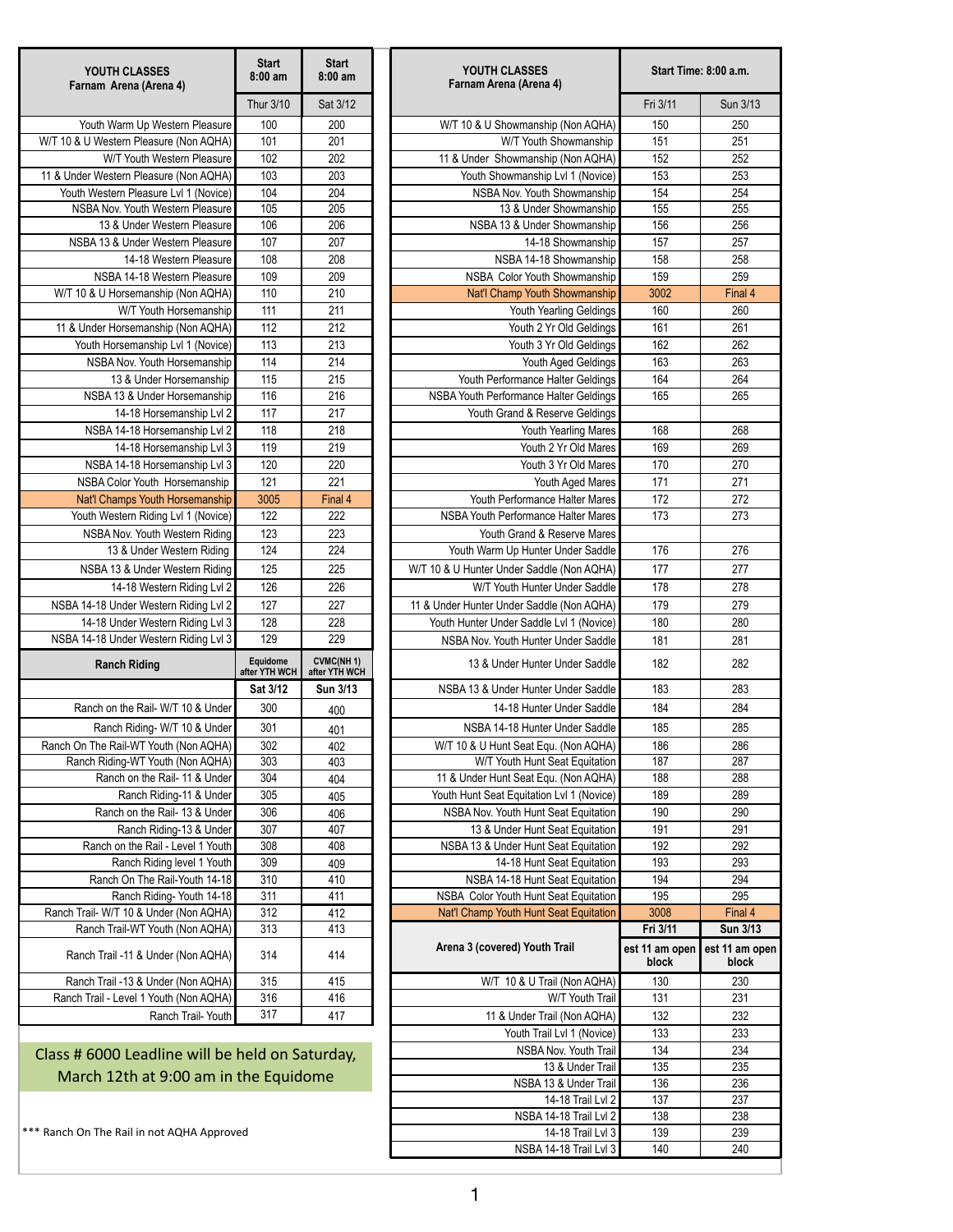|                                           | <b>Start</b><br>time<br>$8:00 \text{ am}$ | <b>Start time</b><br>8:30 am | <b>English Classes/Pleasure</b><br>Futurity     |          | Start Time 8:00 a.m. |                     |
|-------------------------------------------|-------------------------------------------|------------------------------|-------------------------------------------------|----------|----------------------|---------------------|
| <b>Halter Classes</b>                     | Arena 5                                   | Farnam Arena 4               | Equine Chronicle Arena (Wendell)                | Mon. 3/7 |                      | Fri 3/11   Sun 3/13 |
|                                           | 6 Judges                                  | 2 Judges                     | Warm Up Hunter Under Saddle                     | 1899W    | 2899W                | 3899W               |
|                                           | Sat 3/5                                   | Tues 3/8                     | NSBA Color Hunter Under Saddle                  | 1900N    | 2900N                | 3900N               |
| <b>Amateur Yearling Stallions</b>         | 1001                                      | 2001                         | Hunder Under Saddle Lvl 1                       | 1901     | 2901                 | 3901                |
| Amateur 2 Yr Old Stallions                | 1002                                      | 2002                         | NSBA Green Hunter Under Saddle                  | 1902N    | 2902N                | 3902N               |
| Amateur 3 Yr Old Stallions                | 1003                                      | 2003                         | Amt. Hunter Under Saddle Lvl 1                  | 1903     | 2903                 | 3903                |
| Amateur Aged Stallions                    | 1004                                      | 2004                         | NSBA Nov. Amt. Hunter Under Saddle              | 1904N    | 2904N                | 3905N               |
| Amateur Performance Halter Stallions      | 1005                                      | 2005                         | Junior Hunter Under Saddle Lvl 2                | 1905     | 2905                 | 3905                |
| NSBA Amateur Performance Halter Stallions | 1006                                      | 2006                         | NSBA Junior Hunter Under Saddle Lvl 2           | 1906N    | 2906N                | 3906N               |
| Amateur Grand & Reserve Stallions         |                                           |                              | WCBF L2 Hunter Under Saddle                     |          |                      | 9503                |
| Open Yearling Stallions                   | 1009                                      | 2009                         | Select Hunter Under Saddle                      | 1909     | 2909                 | 3909                |
| Open 2 Yr Old Stallions                   | 1010                                      | 2010                         | NSBA Select Hunter Under Saddle                 | 1910N    | 2910N                | 3910N               |
| Open 3 Yr Old Stallions                   | 1011                                      | 2011                         | Junior Hunter Under Saddle Lvl 3                | 1907     | 2907                 | 3907                |
| Open Aged Stallions                       | 1012                                      | 2012                         | NSBA Junior Hunter Under Saddle Lvl 3           | 1908N    | 2908N                | 3908N               |
| Open Performance Halter Stallions         | 1013                                      | 2013                         | Amateur Hunder Under Saddle                     | 1911     | 2911                 | 3911                |
| NSBA Open Performance Halter Stallions    | 1014                                      | 2014                         | NSBA Amateur Hunter Under Saddle                | 1912N    | 2912N                | 3912N               |
| Open Grand & Reserve Stallions            |                                           |                              | <b>WCBF Amateur Hunter Under Sadlle</b>         |          |                      | 9504                |
| <b>Amateur Yearling Geldings</b>          | 1017                                      | 2017                         | Senior Hunter Under Saddle Lvl 2                | 1913     | 2913                 | 3913                |
| Amateur 2 Yr Old Geldings                 | 1018                                      | 2018                         | NSBA Senior Hunter Under Saddle Lvl 2           | 1914N    | 2914N                | 3914N               |
| Amateur 3 Yr Old Geldings                 | 1019                                      | 2019                         | NSBA Color NP Hunter Under Saddle               | 1915N    | 2915N                | 3915N               |
| <b>Amateur Aged Geldings</b>              | 1020                                      | 2020                         | Senior Hunter Under Saddle Lvl 3                | 1916     | 2916                 | 3916                |
| Amateur Performance Halter Geldings       | 1021                                      | 2021                         | NSBA Senior Hunter Under Saddle Lvl 3           | 1917N    | 2917N                | 3917N               |
| NSBA Amateur Performance Halter Geldings  | 1022                                      | 2022                         | Amateur Walk Trot Hunder Under Saddle           | 1918     | 2918                 | 3918                |
| Amateur Grand & Reserve Geldings          |                                           |                              | Amt. Hunt Seat Equitation Lvl 1                 | 1919     | 2919                 | 3919                |
| Open Yearling Geldings                    | 1025                                      | 2025                         | NSBA Nov. Amt. Hunt Seat Equitation             | 1920N    | 2920N                | 3920N               |
| Open 2 Yr Old Geldings                    | 1026                                      | 2026                         | Amateur Hunt Seat Equitation Lvl 2              | 1921     | 2921                 | 3921                |
| Open 3 Yr Old Geldings                    | 1027                                      | 2027                         | NSBA Amateur Hunt Seat Equitation Lvl 2         | 1922N    | 2922N                | 3922N               |
| Open Aged Geldings                        | 1028                                      | 2028                         | Amateur Hunt Seat Equitation Lvl 3              | 1923     | 2923                 | 3923                |
| Open Performance Halter Geldings          | 1029                                      | 2029                         | NSBA Amateur Hunt Seat Equitation Lvl 3         | 1924N    | 2924N                | 3924N               |
| NSBA Open Performance Halter Geldings     | 1030                                      | 2030                         | NSBA Color Ama Hunt Seat Equitation             | 1925N    | 2925N                | 2925N               |
| Open Grand & Reserve Geldings             |                                           |                              | Select Hunt Seat Equitation                     | 1926     | 2926                 | 3926                |
| <b>Amateur Yearling Mares</b>             | 1033                                      | 2033                         | NSBA Select Hunt Seat Equitation                | 1927N    | 2927N                | 3927N               |
| Amateur 2 Yr Old Mares                    | 1034                                      | 2034                         | NSBA Color Select Hunt Seat Equitation          | 1928N    | 2928N                | 3928N               |
| Amateur 3 Yr Old Mares                    | 1035                                      | 2035                         | Amateur Walk Trot Hunt Seat Equitation          | 1929     | 2929                 | 3929                |
| <b>Amateur Aged Mares</b>                 | 1036                                      | 2036                         | Nat'l Champ Am. Hunt Seat Equitation            | 3006     |                      | Final 4             |
| Amateur Performance Halter Mares          | 1037                                      | 2037                         | Nat'l Champ Select Hunt Seat Equitation Final 4 | 3007     |                      | Final 4             |
| NSBA Amateur Performance Halter Mares     | 1038                                      | 2038                         | 3 year Old Western Pleasure                     | 7003     |                      |                     |
| Amateur Grand & Reserve Mares             |                                           |                              | 3/4 year Old Non Pro/ Western Pleasure          |          | 7004                 |                     |
| Open Yearling Mares                       | 1041                                      | 2041                         | 3/4 Year old Int Non Pro Western Pleasure       |          | 7005                 |                     |
| Open 2 Yr Old Mares                       | 1042                                      | 2042                         | Juinor Pleasure Driving                         | 1930     | 2930                 | 3930                |
| Open 3 Yr Old Mares                       | 1043                                      | 2043                         | Amateur Pleasure Driving                        | 1931     | 2931                 | 3931                |
| Open Aged Mares                           | 1044                                      | 2044                         | Senior Pleasure Driving                         | 1932     | 2932                 | 3932                |
| Open Performance Halter Mares             | 1045                                      | 2045                         | \$2500 Novice Horse Western Pleasure            |          | 7013                 |                     |
| NSBA Open Performance Halter Mares        | 1046                                      | 2046                         | 3/4 Year Old Hunter under Saddle                | 7001     |                      |                     |
| Open Grand & Reserve Mares                |                                           |                              | 3/4 Year Old Non Pro Hunter under Saddle        |          | 7002                 |                     |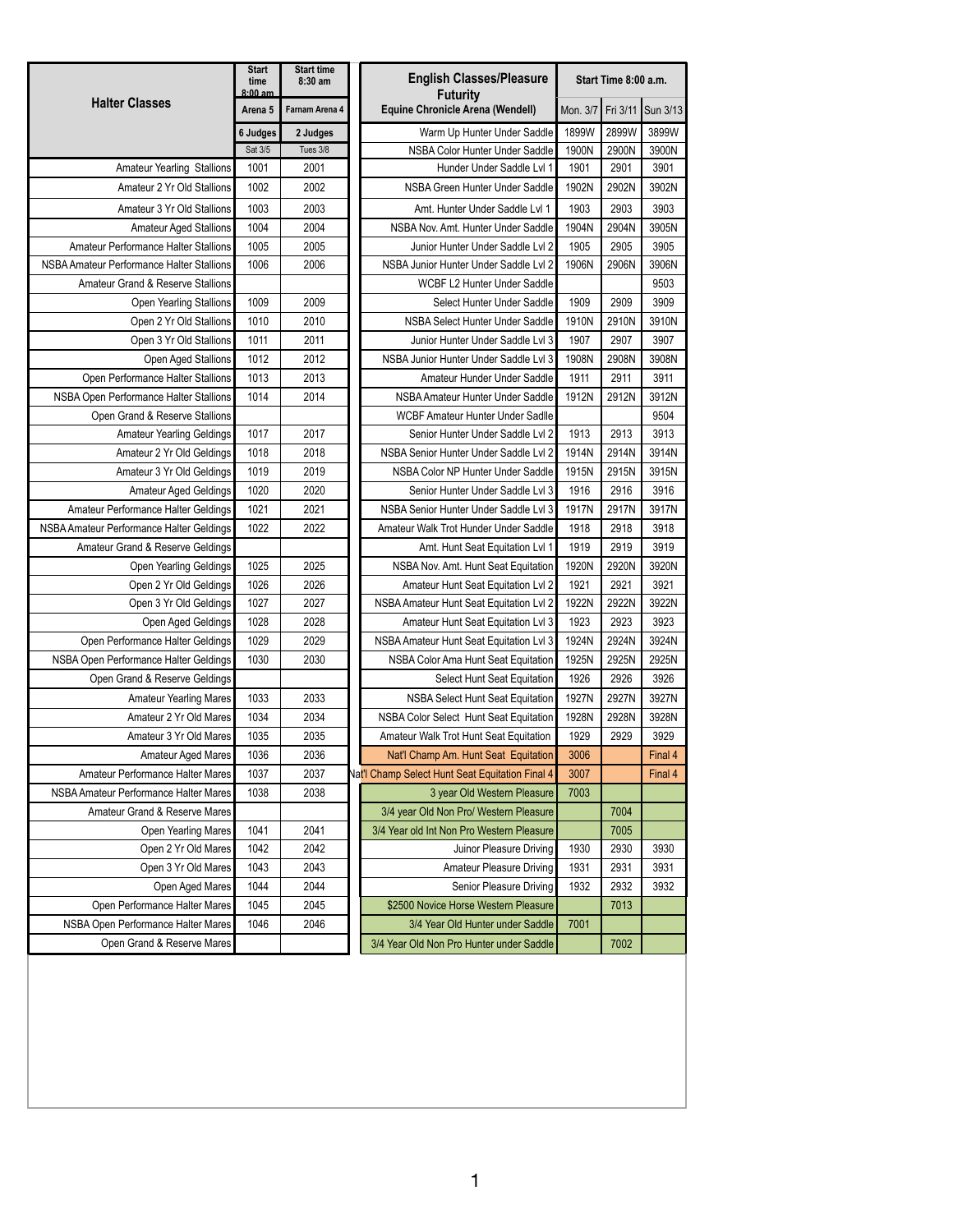| <b>REINING</b>                                 | Start Time:<br>7:45 am   |                | <b>Start Time:</b><br>7:45 am | Start Time:<br>7:45 am          |                                                           | Start Time:<br>7:45 am | <b>Start Time:</b><br>7:45 am | Start Time:<br>7:45 am |                              |
|------------------------------------------------|--------------------------|----------------|-------------------------------|---------------------------------|-----------------------------------------------------------|------------------------|-------------------------------|------------------------|------------------------------|
|                                                | Sun. 3/6                 | Mon. 3/7       | Tues. 3/8                     | <b>Wed 3/9</b>                  | <b>Thurs 3/10</b>                                         | Fri 3/11               | Sat 3/12                      | Sun 3/13               |                              |
| Arena                                          |                          |                |                               |                                 | North Hall 2                                              |                        |                               |                        |                              |
| Junior Reining                                 | 1600                     |                |                               | 2600                            |                                                           |                        | 3600                          |                        |                              |
| 2D Jackpot Jr Reining (concurrent)             |                          |                |                               | 8001                            |                                                           |                        |                               |                        |                              |
| NRHA Novice Horse Open 1                       |                          |                |                               | 13                              |                                                           |                        |                               |                        |                              |
| NRHA Novice Horse Open 2                       |                          |                |                               | 14                              |                                                           |                        |                               |                        | The                          |
| <b>Select Reining</b>                          | 1602                     |                |                               | 2602                            |                                                           |                        | 3602                          |                        | followin<br>g                |
| 2D Jackpot Sel Ama Reining (concurrent         |                          |                |                               | 8003                            |                                                           |                        |                               |                        | classes<br>will run          |
| NRHA Primetime Non Pro                         |                          |                |                               | 15                              |                                                           |                        |                               |                        | concurr                      |
| NRHA Masters Non Pro                           |                          |                |                               | 16                              |                                                           |                        |                               |                        | ently:                       |
| Senior Reining Lvl 2                           |                          |                | 1605                          |                                 |                                                           | 2605                   |                               | 3605                   | 1605,1                       |
| Senior Reining Lvl 3                           |                          |                | 1606                          |                                 |                                                           | 2606                   |                               | 3606                   | 606 &<br>$4-7;$              |
| 2D Jackpot Sr Reining (concurrent)             |                          |                |                               |                                 |                                                           | 8000                   |                               |                        | $2600^{\circ}$ &<br>$13-14;$ |
| NRHA Open                                      |                          |                | 4                             |                                 |                                                           |                        |                               |                        | 2602 &                       |
| NRHA Int. Open                                 |                          |                | 5                             |                                 |                                                           |                        |                               |                        | 15-16,<br>1609,              |
| NRHA Lim. Open                                 |                          |                | 6<br>$\overline{7}$           |                                 |                                                           |                        |                               |                        | 2608 &                       |
| NRHA Rookie Pro                                |                          |                |                               |                                 |                                                           |                        |                               |                        | 19,<br>2609 &                |
| L1 Youth Reining<br><b>NRHA Youth Rookie</b>   |                          |                |                               |                                 |                                                           | 1608                   |                               | 2608<br>19             | $20 - 21$                    |
| Youth Reining                                  |                          |                |                               |                                 |                                                           | 1609                   |                               | 2609                   |                              |
| NRHA 13 & Under                                |                          |                |                               |                                 |                                                           |                        |                               | 20                     |                              |
| <b>NRHA 14-18</b>                              |                          |                |                               |                                 |                                                           |                        |                               | 21                     |                              |
| NRHA Short Stirrup 10 & Under                  |                          |                |                               |                                 |                                                           |                        |                               | $\overline{22}$        |                              |
|                                                |                          | Start          |                               |                                 |                                                           |                        |                               |                        |                              |
|                                                |                          | Time: 7:45     |                               |                                 | Start Time:<br>7:45 am                                    | Start Time:<br>8:00 am |                               |                        | The                          |
|                                                | Sun. 3/6                 | am<br>Mon. 3/7 | Tues. 3/8                     | <b>Wed 3/9</b>                  | <b>Thurs 3/10</b>                                         | Fri 3/11               | Sat 3/12                      | Sun 3/13               | followi                      |
| Arena                                          |                          |                |                               |                                 | North Hal North Hall North Hall North Hall 2 North Hall 1 |                        |                               |                        | ng<br>classe                 |
| <b>Amateur Reining</b>                         |                          | 1603           |                               |                                 | 2603                                                      | 3603                   |                               |                        | s will                       |
| 2D Jackpot Ama Reining (concurrent)            |                          |                |                               |                                 | 8002                                                      |                        |                               |                        | run<br>concu                 |
| NRHA Non Pro                                   |                          | 1              |                               |                                 |                                                           |                        |                               |                        | rrenlty                      |
| NRHA Int. Non Pro                              |                          | $\overline{2}$ |                               |                                 |                                                           |                        |                               |                        | 1601                         |
| NRHA Lim. Non Pro                              |                          | 3              |                               |                                 |                                                           |                        |                               |                        | &8-10                        |
| NRHA Nov. Horse NP 1                           |                          |                |                               |                                 | 17                                                        |                        |                               |                        | &                            |
| NRHA Nov. Horse NP 2                           |                          |                |                               |                                 | 18                                                        |                        |                               |                        | ;1603<br>&                   |
| Amateur Reining Lvl 1                          |                          | 1601           |                               |                                 | 2601                                                      | 3601                   |                               |                        | $1 - 3,26$                   |
| NRHA Rookie 1                                  |                          | 8              |                               |                                 |                                                           |                        |                               |                        | 01&11<br>$-12$               |
| NRHA Rookie 2                                  |                          | 9<br>10        |                               |                                 |                                                           |                        |                               |                        | 2603&                        |
| <b>NRHA Primetime Rookie</b><br>Green Reiner 1 |                          |                |                               |                                 | 11                                                        |                        |                               |                        | $17-18$                      |
| Green Reiner 2                                 |                          |                |                               |                                 | 12                                                        |                        |                               |                        |                              |
|                                                |                          |                |                               |                                 |                                                           |                        |                               |                        |                              |
| <b>RANCH TRAIL</b>                             | Start Time:<br>8:00 a.m. |                |                               | <b>Start Time:</b><br>8:00 a.m. | Start Time:<br>8:00 a.m.                                  |                        |                               |                        |                              |
| <b>Chapparal Veterinary Medical Center</b>     | Sat. 3/5                 | <b>Sun 3/6</b> | <b>Mon 3/7</b>                | <b>Tues 3/8</b>                 | <b>Wed 3/9</b>                                            | <b>Thurs 3/10</b>      | Fri. 3/11                     |                        |                              |
| (CVMC)=North Hall 1                            |                          |                |                               |                                 |                                                           |                        |                               |                        |                              |
|                                                | <b>CVMC</b>              |                |                               | <b>CVMC</b>                     | <b>CVMC</b>                                               |                        |                               |                        |                              |
| Amateur Walk Trot Ranch Trail (Not AQHA)       | 1760                     |                |                               | 2760                            | 3760                                                      |                        |                               |                        |                              |
| *Ranch Trail - L1 (Not AQHA)                   | 1761                     |                |                               | 2761                            | 3761                                                      |                        |                               |                        |                              |
| *Ranch Trail- L1 Amateur(Not AQHA)             | 1762                     |                |                               | 2762                            | 3762                                                      |                        |                               |                        |                              |
| Ranch Trail -Junior                            | 1763                     |                |                               | 2763                            | 3763                                                      |                        |                               |                        |                              |
| Ranch Trail- Select                            | 1764                     |                |                               | 2764                            | 3764                                                      |                        |                               |                        |                              |
| Ranch Trail-Amateur                            | 1765                     |                |                               | 2765                            | 3765                                                      |                        |                               |                        |                              |
|                                                |                          |                |                               |                                 |                                                           |                        |                               |                        |                              |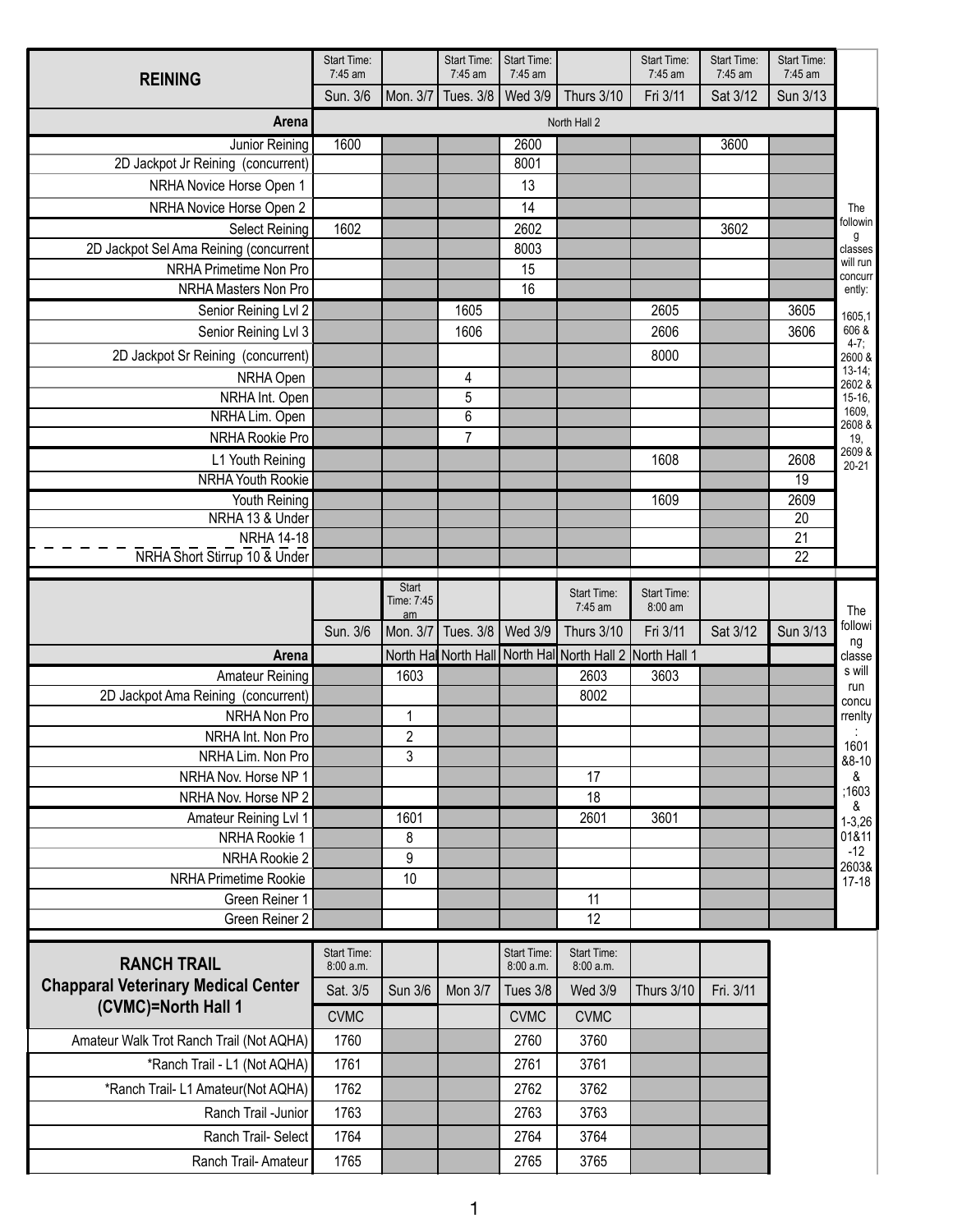| Ranch Trail - Senior                                                                                                          | 1766     |         |                         | 2766     | 3766                      |                          |                                 |                         |
|-------------------------------------------------------------------------------------------------------------------------------|----------|---------|-------------------------|----------|---------------------------|--------------------------|---------------------------------|-------------------------|
|                                                                                                                               |          |         | Start Time:<br>8:00a.m. |          | After Roping After Roping | Start Time:<br>8:00 a.m. | <b>Start Time:</b><br>7:30 a.m. | Start Time:<br>8:00a.m. |
|                                                                                                                               |          |         | <b>Mon 3/7</b>          | Tues 3/8 | Wed 3/9                   | <b>Thurs 3/10</b>        | Fri. 3/11                       | Sat 3/12                |
| <b>RANCH RIDING/RAIL</b>                                                                                                      | Sat. 3/5 | Sun 3/6 | <b>CVMC</b>             | Markel   | Markel                    | <b>CVMC</b>              | Markel                          | <b>CVMC</b>             |
| Amateur Walk Trot Ranch on the Rail                                                                                           |          |         | 1620                    |          |                           | 2620                     |                                 | 3620                    |
| Amateur Walk Trot Ranch Riding (Non AQHA)                                                                                     |          |         | 1621                    |          |                           | 2621                     |                                 | 3621                    |
| Ranch On The Rail-Amateur Lvl 1                                                                                               |          |         | 1622                    |          |                           | 2622                     |                                 | 3622                    |
| Ranch Riding-Amateur Lvl 1                                                                                                    |          |         | 1623                    |          |                           | 2623                     |                                 | 3623                    |
| 2D Jackpot Lvl 1 Ama Ranch Riding (concurrent)                                                                                |          |         |                         |          |                           | 8008                     |                                 |                         |
| Ranch On The Rail-Select Amateur                                                                                              |          |         | 1624                    |          |                           | 2624                     |                                 | 3624                    |
| Select Ranch Riding                                                                                                           |          |         | 1625                    |          |                           | 2625                     |                                 | 3625                    |
| 2D Jackpot Sel Ama Ranch Riding (concurrent)                                                                                  |          |         |                         |          |                           | 8007                     |                                 |                         |
| Ranch On The Rail-Amateur                                                                                                     |          |         | 1626                    |          |                           | 2626                     |                                 | 3626                    |
| Ranch Riding-Amateur                                                                                                          |          |         | 1627                    |          |                           | 2627                     |                                 | 3627                    |
| 2D Jackpot Ama Ranch Riding (concurrent)                                                                                      |          |         |                         |          |                           | 8006                     |                                 |                         |
| Ranch On The Rail Lvl 1                                                                                                       |          |         | 1628                    |          |                           | 2628                     |                                 | 3628                    |
| Ranch Riding Lvl 1                                                                                                            |          |         | 1629                    |          |                           | 2629                     |                                 | 3629                    |
| Ranch On The Rail-Senior                                                                                                      |          |         |                         | 1630     | 2630                      |                          | 3630                            |                         |
| 2D Jackpot Sr Ranch Riding (concurrent)                                                                                       |          |         |                         | 8005     |                           |                          |                                 |                         |
| Ranch Riding-Senior                                                                                                           |          |         |                         | 1631     | 2631                      |                          | 3631                            |                         |
| Ranch On The Rail - Junior                                                                                                    |          |         |                         | 1632     | 2632                      |                          | 3632                            |                         |
| Ranch Riding-Junior                                                                                                           |          |         |                         | 1633     | 2633                      |                          | 3633                            |                         |
| 2D Jackpot Jr Ranch Riding (concurrent)                                                                                       |          |         |                         | 8004     |                           |                          |                                 |                         |
| * Level 1 Ranch Trail is not AQHA approved. A Horse or Rider eligible for AQHA L1 Ranch Riding is eligble for L1 Ranch Trail. |          |         |                         |          |                           |                          |                                 |                         |

\*Ranch on the Rail is not AQHA approved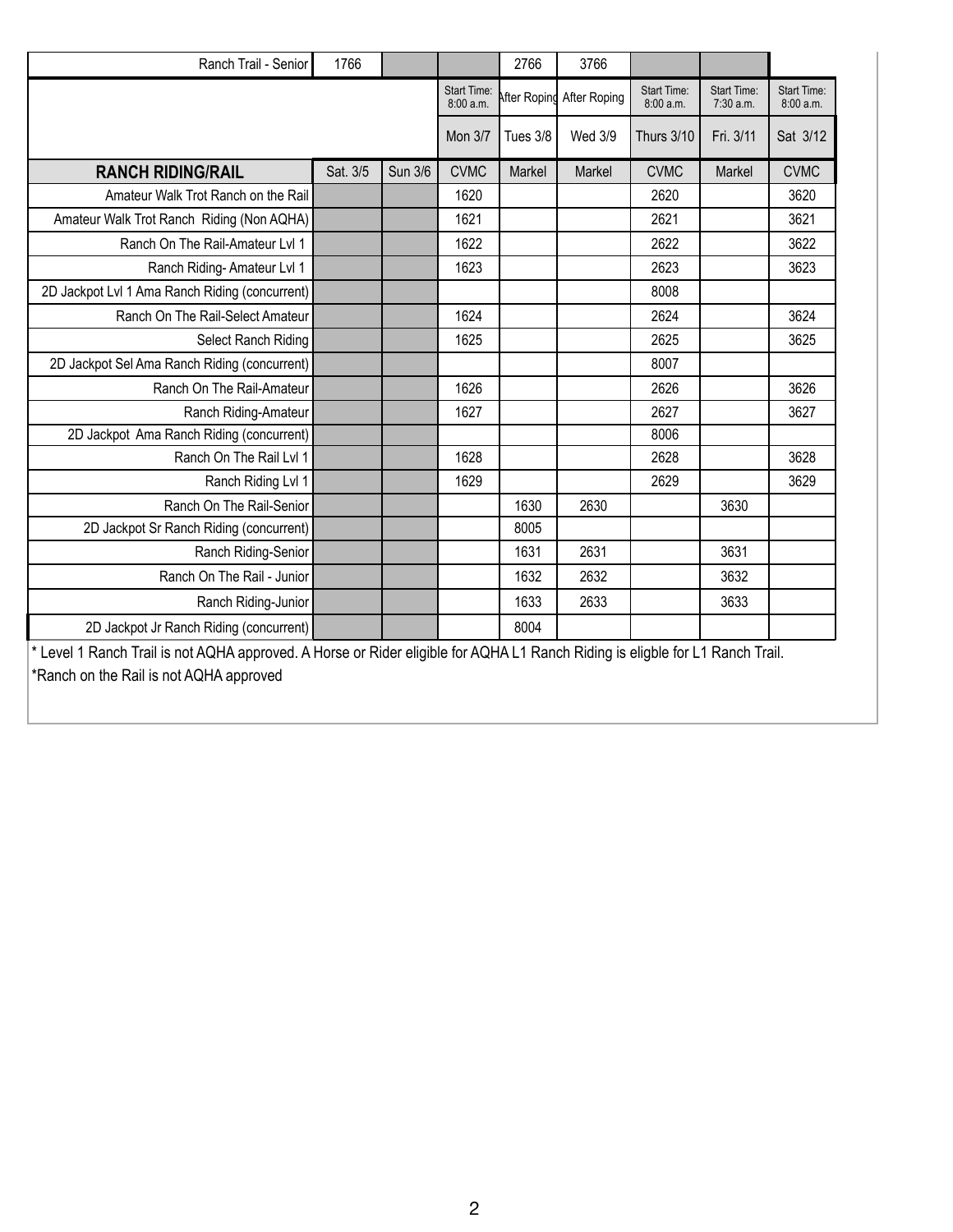| <b>VERSATILITY RANCH</b>               | Start Time:<br>$10:00$ a.m.<br>Fri. 3/4 |
|----------------------------------------|-----------------------------------------|
|                                        | Arena 6                                 |
| All Ages VRH Trail                     | 1700                                    |
| Amateur VRH Trail                      | 1701                                    |
| Limited Amateur VRH Trail              | 1702                                    |
| Youth VRH Trail                        | 1703                                    |
| Limited Youth VRH Trail                | 1704                                    |
|                                        |                                         |
| All Ages Vers. Ranch Horse Riding      | 1705                                    |
| Amateur Vers. Ranch Horse Riding       | 1706                                    |
| Limited Amateur VRH Ranch Horse Riding | 1707                                    |
| Youth Vers. Ranch Horse Riding         | 1708                                    |
| Limited Youth VRH Ranch Horse Riding   | 1709                                    |

| <b>VERSATILITY RANCH</b>                | Start Time:<br>7:45 a.m. |
|-----------------------------------------|--------------------------|
|                                         | Sat 3/5                  |
|                                         | Arena 7                  |
| All Ages Vers. Ranch Horse Reining      | 1710                     |
| Amateur Vers. Ranch Horse Reining       | 1711                     |
| Limited Amateur VRH Ranch Horse Reining | 1712                     |
| Youth Vers. Ranch Horse Reining         | 1713                     |
| Limited Youth VRH Ranch Horse Reining   | 1714                     |

|                                         | Arena 6 |
|-----------------------------------------|---------|
| All Ages Vers. Ranch Horse Cutting      | 1715    |
| Amateur Vers. Ranch Horse Cutting       | 1716    |
| Limited Amateur VRH Ranch Horse Cutting | 1717    |
| Youth Vers. Ranch Horse Cutting         | 1718    |
| Limited Youth VRH Ranch Horse Cutting   | 1719    |

| All Ages Vers. Ranch Horse Cow Work            | 1720 |
|------------------------------------------------|------|
| Amateur Vers. Ranch Horse Cow Work             | 1721 |
| Limited Amateur Ranch Cow Work                 | 1722 |
| Youth Vers, Ranch Horse Cow Work               | 1723 |
| Limited Youth Vers. Ranch Horse Cow Work       | 1724 |
|                                                |      |
| Amateur Vers, Ranch Horse Conformation         | 1725 |
| Limited Amateur Vers. Ranch Horse Conformation | 1726 |
| Youth Vers. Ranch Horse Conformation           | 1727 |
| Limited Youth Vers, Ranch Horse Conformation   | 1728 |
| All Ages Vers. Ranch Horse Conformation        | 1729 |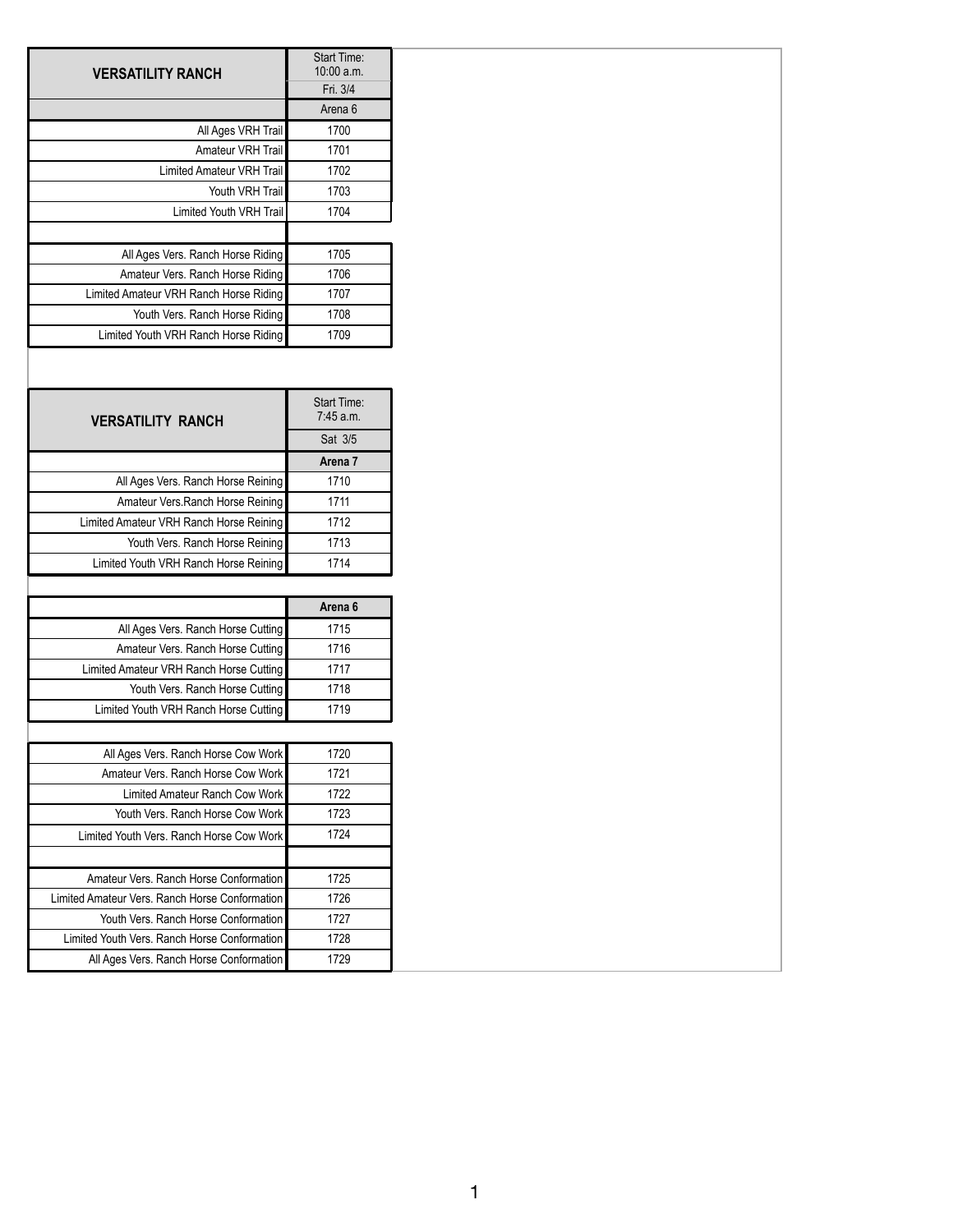| <b>Western Riding</b>                                      |                 |                      |                  | <b>Trail Bobs Custom Saddle</b>               |                |                |          |
|------------------------------------------------------------|-----------------|----------------------|------------------|-----------------------------------------------|----------------|----------------|----------|
| Farnam Arena (4)                                           | 8:45 am         | 8:45 am              | 8:45 am          | Arena (5A)                                    | $9:00$ am      | $9:00$ am      | 9:00 am  |
|                                                            | Sat 3/5         | <b>Mon 3/7</b>       | <b>Wed 3/9</b>   |                                               | <b>Mon 3/7</b> | Fri 3/11       | Sun 3/13 |
| <b>NSBA All Age Color Open Western Riding</b>              | 1399N           | 2399N                | 3399N            | NSBA All Age Color Open Trail                 | 1500N          | 2500N          | 3500N    |
| <b>NSBA All Age Color N Pro Western Riding</b>             | 1400N           | 2400N                | 3400N            | NSBA All Age Non Pro Open Trail               | 1501N          | 2501N          | 3501N    |
| Nothin But Nett Maiden Stakes                              | 1450            | 2450                 | 3450             | Senior Trail Lvl 2                            | 1502           | 2502           | 3502     |
| Western Riding-Junior LvL 1                                | 1401            | 2401                 | 3401             | NSBA Senior Trail Lvl 2                       | 1503N          | 2503N          | 3503N    |
| NSBA Green Western Riding-Jr                               | 1402N           | 2402N                | 3402N            | Senior Trail Lvl 3                            | 1504           | 2504           | 3504     |
| Western Riding-Senior Lvl 1                                | 1403            | 2403                 | 3403             | 2D Sr Trail Stakes (concurrent)               |                | 8010           |          |
| NSBA Green Western Riding-Sr                               | 1404N           | 2404N                | 3404N            | NSBA Senior Trail Lvl 3                       | 1505N          | 2505N          | 3505N    |
| Junior Western Riding                                      | 1405            | 2405                 | 3405             | SUPER SIRES SR. TRAIL STAKES                  | Yes            |                |          |
| NSBA Junior Western Riding                                 | 1406N           | 2406N                | 3406N            | <b>Enter at SUPERSIRES.ORG</b>                |                |                |          |
| Senior Western Riding Lvl 2                                | 1407            | 2407                 | 3407             |                                               |                |                |          |
| NSBA Senior Western Riding Lvl 2                           | 1408N           | 2408N                | 3408N            | <b>Trail Bobs Custom Saddle</b>               | 8:00 am        | 8:00 am        | 8:00 am  |
| Senior Western Riding Lvl 3                                | 1409            | 2409                 | 2409             | Arena (5A)                                    | Sun 3/6        | <b>Wed 3/9</b> | Sat 3/12 |
| NSBA Senior Western Riding Lvl 3                           | 1410N           | 2410N                | 3410N            | L1 Amateur Walk Trot Trail                    | 1506           | 2506           | 3506     |
|                                                            |                 |                      |                  | Amt. Trail Lvl 1                              | 1507           | 2507           | 3507     |
|                                                            |                 |                      |                  | NSBA Novice Amt. Trail                        | 1508N          | 2508N          | 3508N    |
| <b>Western Riding</b><br><b>Equine Chronicle (Wendell)</b> | After<br>Halter | 8:00 am              | After<br>Driving | Amt. Select Trail Lvl 1                       | 1509           | 2509           | 3509     |
|                                                            | Sat. 3/5        | <b>Tues. 3/8</b>     | Fri 3/11         | NSBA Amt. Select Trail Lvl 1                  | 1510N          | 2510N          | 3510N    |
| Amt. Select Western Riding Lvl 1                           | 1411            | 2411                 | 3411             | Select Trail Lvl 2                            | 1511           | 2511           | 3511     |
| NSBA Nov. Select Amt. Western Riding                       | 1412N           | 2412N                | 3412N            | NSBA Select Trail Lvl 2                       | 1512N          | 2512N          | 3512N    |
| Amt. Western Riding Lvl 1                                  | 1413            | 2413                 | 3413             | Select Trail Lvl 3                            | 1513           | 2513           | 3513     |
| NSBA Nov. Amt. Western Riding                              | 1414N           | 2414N                | 3414N            | 2D Select Trail Stakes(concurrent)            |                | 8012           |          |
| Select Western Riding Lvl 2                                | 1415            | 2415                 | 3415             | NSBA Select Trail Lvl 3                       | 1514N          | 2514N          | 3514N    |
| NSBA Select Western Riding Lvl 2                           | 1416N           | 2416N                | 3416N            | Amateur Trail Lvl 2                           | 1515           | 2515           | 3515     |
| Select Western Riding Lvl 3                                | 1417            | 2417                 | 3417             | NSBA Amateur Trail Lvl 2                      | 1516N          | 2516N          | 3516N    |
| NSBA Select Western Riding Lvl 3                           | 1418N           | 2418N                | 3418N            | Amateur Trail Lvl 3                           | 1517           | 2517           | 3517     |
| Amateur Western Riding Lvl 2                               | 1419            | 2419                 | 3419             | 2D Amt Trail Stakes (concurrent)              |                | 8011           |          |
| NSBA Amateur Western Riding Lvl 2                          | 1420N           | 2420N                | 3420N            | NSBA Amateur Trail Lvl 3                      | 1518N          | 2518N          | 3518N    |
| Amateur Western Riding Lvl 3                               | 1421            | 2421                 | 3421             | <b>WCBF Amateur Trail</b>                     |                |                | 9505     |
| NSBA Amateur Western Riding Lvl 3                          | 1422N           | 2422N                | 3422N            |                                               |                |                |          |
|                                                            |                 |                      |                  |                                               | 8:45am         | 8:45 am        | 8:45am   |
| <b>Equine Chronicle Arena</b>                              |                 | After<br>Showmanship |                  | <b>Trail Bobs Custom Saddle</b><br>Arena (5A) | Sun 3/6        | Thurs 3/10     | Sat 3/12 |
| <b>SUPER SIRES L1 Jr Western Riding</b>                    |                 | Yes                  |                  | Trail-Junior Lvl 1                            | 1519           | 2519           | 3519     |
| SUPER SIRES L1 Sr Western Riding                           |                 | Yes                  |                  | <b>NSBA Green Junior Trail</b>                | 1520N          | 2520N          | 3520N    |
| <b>Enter at SUPERSIRES.ORG</b>                             |                 |                      |                  | Trail-Senior LvL 1                            | 1521           | 2521           | 3521     |
|                                                            |                 |                      |                  | NSBA Green Senior Trail                       | 1522N          | 2522N          | 3522N    |
|                                                            |                 |                      |                  | Junior Trail Level 2                          | 1523           | 2523           | 3523     |
| Bobs Custom Saddles Arena (5A) after Halter                |                 |                      |                  | NSBA Junior Trail Lvl 2                       | 1524N          | 2524N          | 3524N    |
|                                                            | Tues 3/8        |                      |                  | Junior Trail level 3                          | 1525           | 2525           | 3525     |
| NSBA 4 & 5 YO Trail Futurity                               | 7000            |                      |                  | 2D Jr Trail Stakes (concurrent)               |                | 8009           |          |
| SUPER SIRES 4 & 5 YO(CONCURRENT)                           | Yes             |                      |                  | NSBA Junior Trail Lvl 3                       | 1526N          | 2526N          | 3526N    |
| Enter at SUPERSIRES.ORG                                    |                 |                      |                  | <b>WCBF Junior Trail</b>                      |                |                | 9506     |
| WCBF=West Coast Breeders and will run concurrently with    |                 |                      |                  |                                               |                |                |          |
| the appropriate AQHA/NSBA classes.                         |                 |                      |                  |                                               |                |                |          |